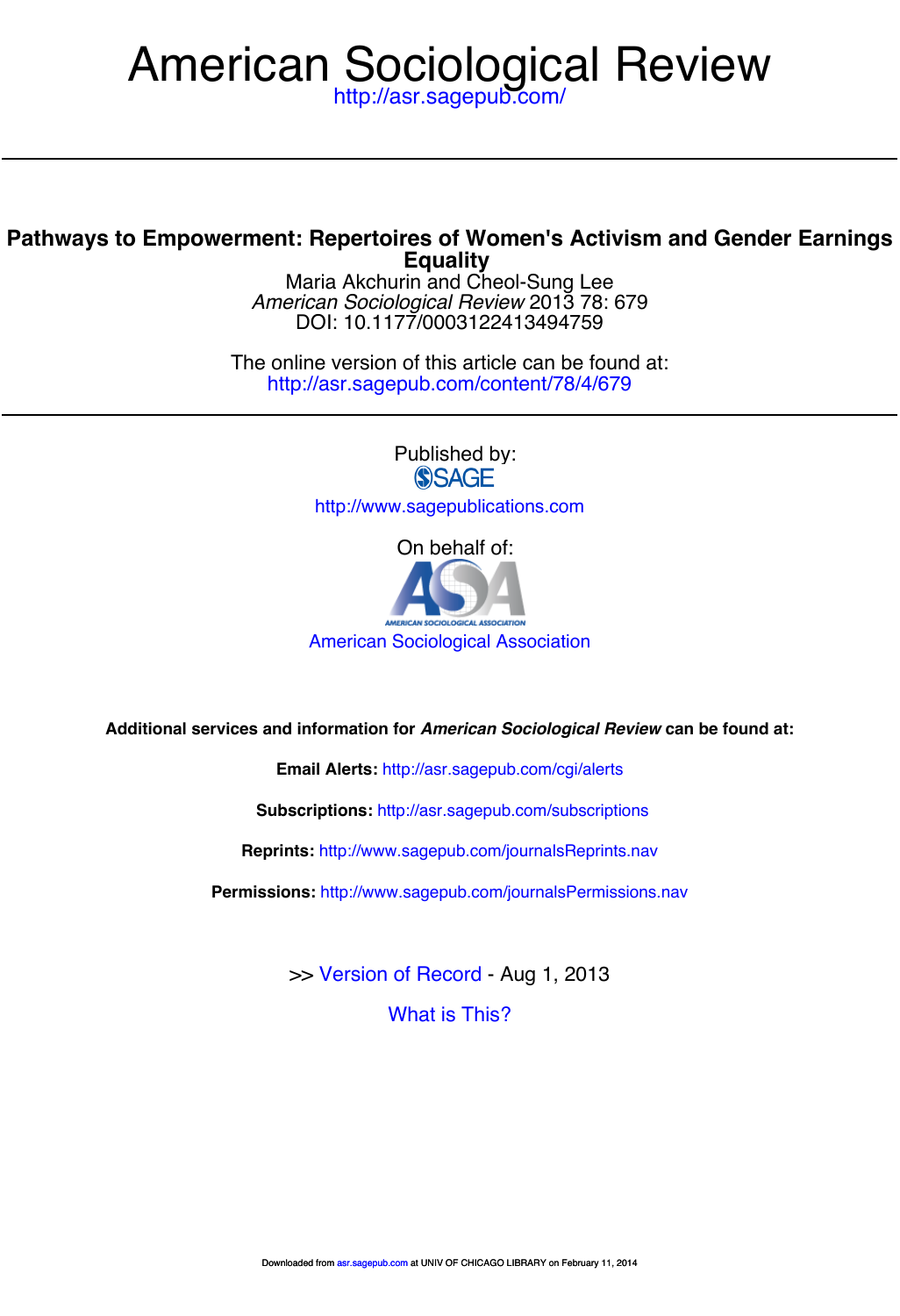

# **Pathways to Empowerment: Repertoires of Women's Activism and Gender Earnings Equality**

American Sociological Review 78(4) 679–701 © American Sociological Association 2013 DOI: 10.1177/0003122413494759 http://asr.sagepub.com



## Maria Akchurin<sup>a</sup> and Cheol-Sung Lee<sup>a</sup>

#### **Abstract**

This article examines how different repertoires of women's activism influence gender earnings equality across countries. We develop a typology of three forms of mobilization professionalized women's activism, labor women's activism, and women's activism in popular movements—emphasizing distinct actors, patterns of claims-making, and inter-organizational ties among women's organizations and other civil society groups in multi-organizational fields. Based on data on membership and co-membership ties built using World Values Surveys, we test the effects of different repertoires of women's activism on earnings equality between women and men in 51 countries. We also consider a gendered development model and the role of welfare states as main explanatory variables in accounting for the gap in earnings. Our findings suggest that even in the presence of these alternative explanations, women's activism matters. Furthermore, women's organizations with access to institutional politics, through either direct advocacy or ties to unions or professional associations, have had the most success in promoting gender earnings equality. Our research contributes to prior work on social movement outcomes by conceptualizing women's mobilization in the context of fields and further testing its effects on distributional outcomes in a comparative perspective.

#### **Keywords**

women's activism, gender earnings equality, social movement outcomes

Women today have more political and civil rights, tend to be better represented in positions of power, and have better access to educational and labor market opportunities than in the past. However, the gap between women and men persists in advanced industrial democracies as well as in developing and least developed nations. What factors explain this gender gap across societies? Many scholars have attempted to account for variation in women's political and economic rights, positions of power, and opportunities. Sociologists of work have extensively studied the gender pay gap, emphasizing occupational segregation (Charles and Grusky 2004; Petersen and Morgan 1995), employers' and male colleagues' exclusionary practices toward women (Reskin 1988), the role of coordinated wage bargaining (Blau and Kahn 2003), and policy support for women's

a University of Chicago

**Corresponding Author:**

Maria Akchurin, Department of Sociology, University of Chicago, 1126 E. 59th Street, Chicago, IL 60637 [E-mail: mm](http://asr.sagepub.com/)a@uchicago.edu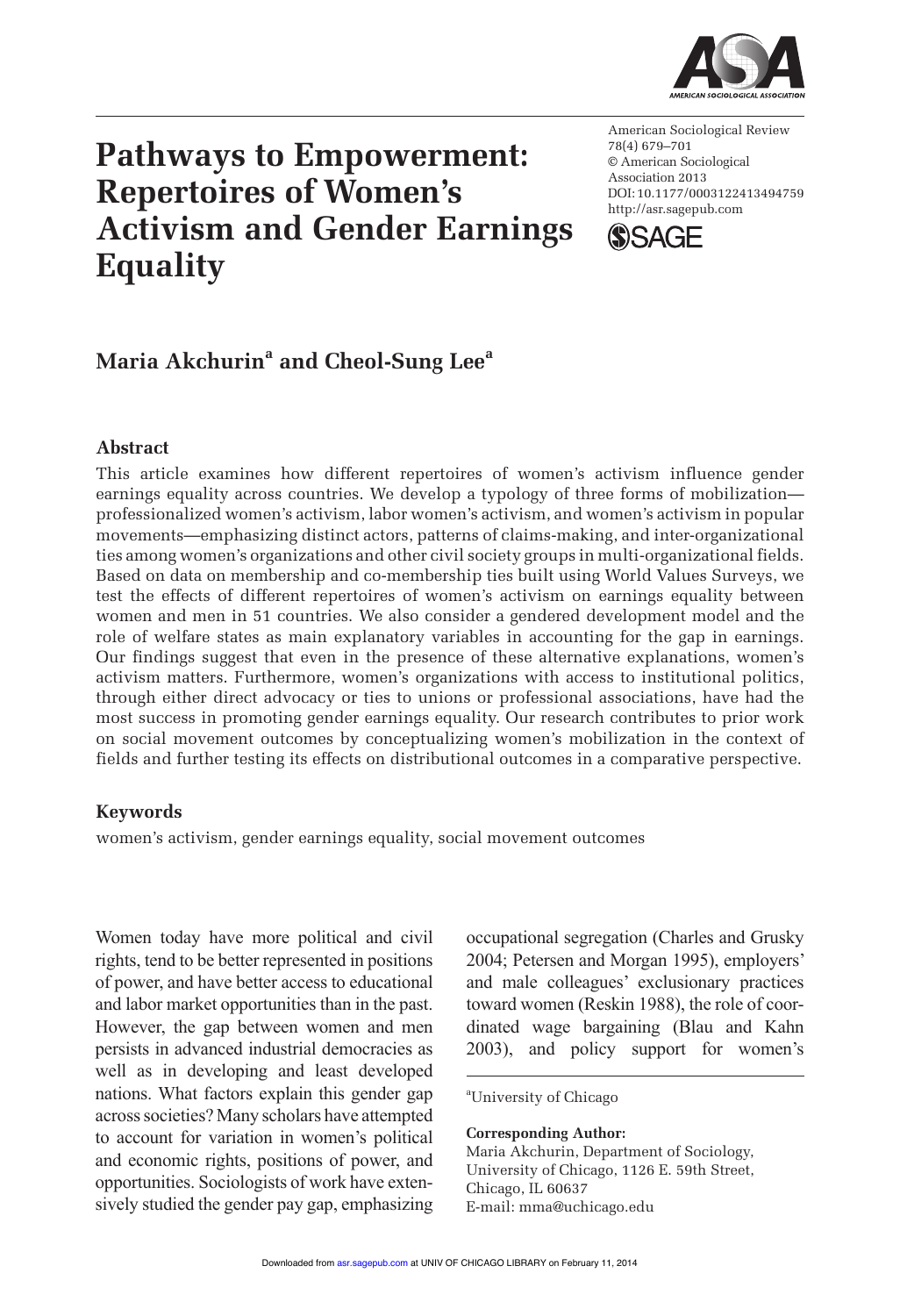employment (Stier, Lewin-Epstein, and Braun 2001). Other scholars have studied the question of women in politics, examining women's political participation outcomes (Paxton 1997), connections between women's movements and state machineries designed to improve the status of women (Stetson and Mazur 1995), and how women's organizations foster institutional change in the political arena (Clemens 1993; McCammon et al. 2001; Paxton, Hughes, and Green 2006; Skocpol 1992). Yet few studies explore how civil society groups mobilizing for women's economic rights influence women's economic positions relative to men, especially from a cross-national perspective. In this article, we investigate how such collective action affects the gender income gap.

Much has been written about the consequences of mobilization, reflecting continued interest in incorporating movement outcomes into social movement scholarship. Some studies elaborate how organizational structure, strategic capacity, leadership, and other movement characteristics influence outcomes (Andrews 2001; Ganz 2000; McCammon et al. 2008). Others focus their attention on how the political and cultural contexts in which movements mobilize mediate the impact of collective action (Amenta 2006; Amenta, Caren, and Olasky 2005; McCammon et al. 2001). The vast majority of studies examine political outcomes, often breaking down the policy process into different stages to gain a more fine-grained understanding of the moments at which movements are likely to influence policy (King, Cornwall, and Dahlin 2005; Soule and King 2006). Scholars have also begun to consider different domains of outcomes, incorporating biographical and cultural movement outcomes (Bosi and Uba 2009; Giugni 2004) and market outcomes (King and Pearce 2010) alongside policies, but most studies continue to emphasize political, not distributional, outcomes.

Our study moves this research tradition forward in three ways. First, we propose that social movements have socioeconomic and distributional consequences that have not received serious attention in existing literature. Including distributional consequences broadens the scope of outcomes studied in social movement scholarship and enables us to investigate the processes by which mobilization may influence patterns of social stratification. Second, whereas much scholarship on social movement outcomes draws on cases from the United States, our study takes a cross-national, comparative perspective. This focus opens up the possibility to think beyond movement pressure in a conventional U.S.-based polity model and points to new questions about how distinct patterns of inter-organizational ties in different contexts affect mobilization outcomes. Finally, by taking a field-based perspective (Curtis and Zurcher 1973; Fligstein and McAdam 2011; Klandermans 1992; Minkoff and McCarthy 2005) to examine how women's associations and their ties with other civil society groups in multi-organizational fields relate to the gender income gap, we add to existing studies that tend to focus on the consequences of variation in the internal characteristics of single movements.

We propose that women's organizations mobilizing in different associational fields<sup>1</sup> develop divergent structures and repertoires of activism. We construct a typology of three paths women's movements take in fighting for women's economic empowerment, conceptualized as earnings equality between women and men: (1) professionalized women's activism, centered on women's advocacy organizations and activist professionals; (2) labor women's activism, centered on connections between the women's movement and the labor movement; and (3) women's activism in popular movements. In each case, women's movements are embedded in a particular set of organizational ties, with the potential to have positive, negative, or no consequences for gender equality outcomes, understood as a type of collective good gained by challenger organizations for women as a larger social group (Amenta and Young 1999). We explore how women's organizational capacity, built on their own status as well as their embeddedness in other associations, affects gender earnings equality across countries.

In the following sections, we discuss each [pathway](http://asr.sagepub.com/) of women's mobilization and hypothesize how each type relates to earnings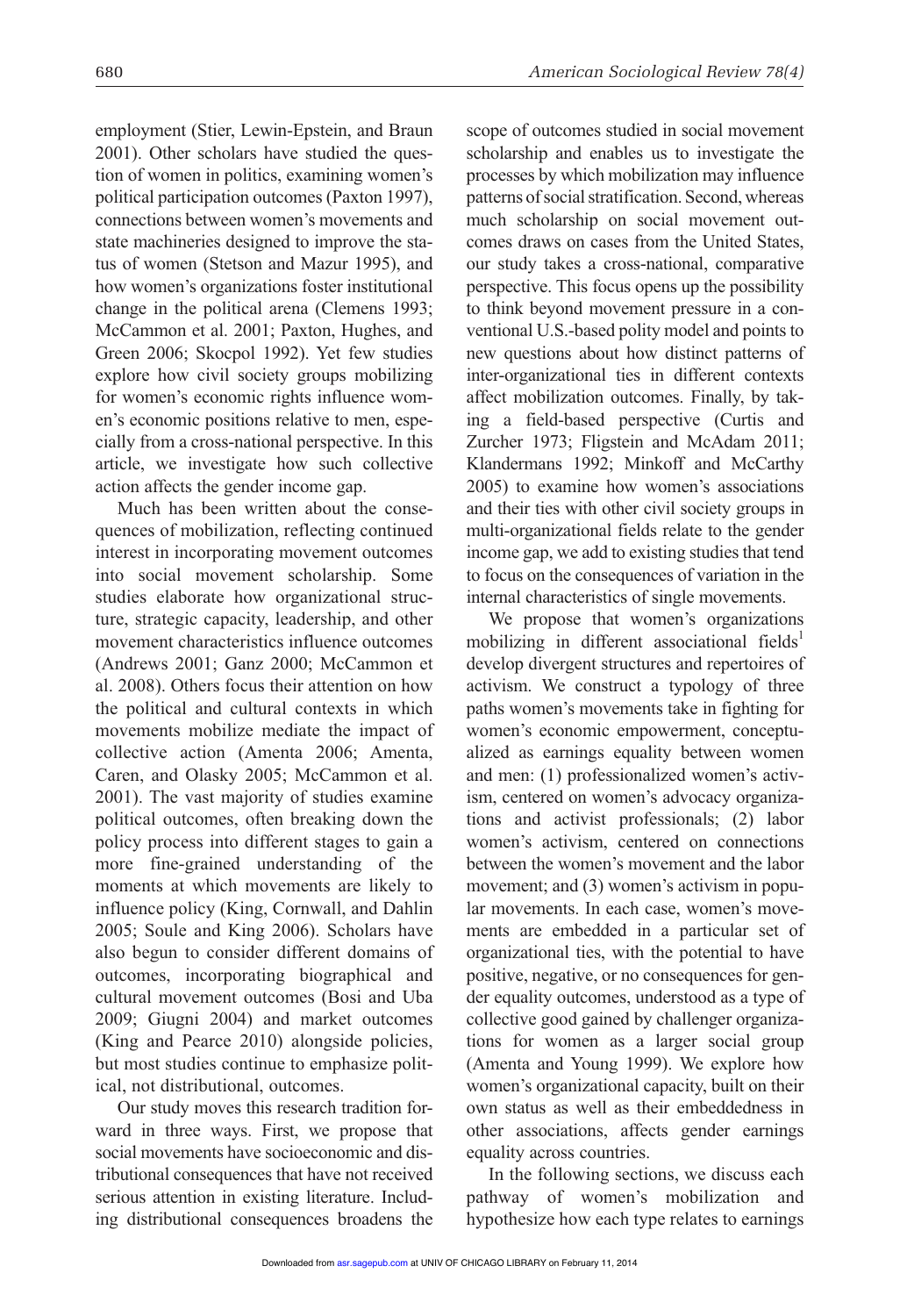|                                        | Professionalized<br>Women's Activism                                                                                                                      | Labor Women's<br>Activism                                                                                                                    | Women's Activism in<br>Popular Movements                                                                              |
|----------------------------------------|-----------------------------------------------------------------------------------------------------------------------------------------------------------|----------------------------------------------------------------------------------------------------------------------------------------------|-----------------------------------------------------------------------------------------------------------------------|
| Main Agents                            | Professional women                                                                                                                                        | Women unionists                                                                                                                              | Varied                                                                                                                |
| Main Organizational<br>Form            | Advocacy group                                                                                                                                            | Labor union and cross-<br>union ties                                                                                                         | Varied (e.g.,<br>neighborhood<br>associations, local<br>action groups)                                                |
| Allies                                 | Professional associations<br>and trade unions.<br>civil rights groups,<br>women activists in<br>government agencies,<br>and centrist/reformist<br>parties | Women's organizations,<br>male unionists, and<br>social democratic or<br>leftist parties                                                     | New social movements<br>(e.g., human rights,<br>environment.<br>global justice), pro-<br>democratization<br>movements |
| Agenda Channeling and<br>Claims-Making | Lobbying, litigation,<br>watchdog functions,<br>consciousness<br>raising, information<br>dissemination                                                    | Union women's<br>mobilization within<br>the labor movement,<br>local organizing,<br>ties between union<br>women and women's<br>organizations | Demonstrations and<br>other direct action,<br>pressuring local<br>officials, transnational<br>advocacy networks       |

**Table 1**. Repertoires of Women's Activism

equality. We do not expect all forms of embeddedness to necessarily improve outcomes. We anticipate that professional and labor women's activism may have strong positive effects on gender income equality, but women's activism in popular movements may not. We use social network analysis tools to operationalize each pathway, relying on cross-national data on memberships and comemberships of women's associations and other civil society groups. Finally, we test the relationship between different forms of women's activism and gender earnings equality.

Along with repertoires of women's activism, we consider a gendered development model and the role of welfare states as main explanatory variables in accounting for the gender earnings gap. The gendered development model explores how structural or sectoral differences originating from general economic development processes across countries (Kuznets 1955) create income disparity between women and men; the welfare state model focuses on social policies and social transfers (Esping-Andersen 1999; Korpi 2000) in reducing the gender gap in earnings. We test these three different models of the gender income gap with a diverse set of cross-national data.

## **THEORETICAL DISCUSSION AND HYPOTHESES**

Women's organizations may influence gender income equality via three important forms of mobilization in associational fields: professionalized women's activism, labor women's activism, and women's mobilization in popular movements. As Table 1 summarizes, each type differs in its main agents, organizational forms, patterns of inter-organizational ties, and strategies for pursuing goals and making claims.

## *Professionalized Women's Activism*

Professionalized women's activism refers to women's activism undertaken by women's advocacy groups and activist professionals. These organizations are typically nonprofits [that rely on](http://asr.sagepub.com/) a full-time staff and diverse funding sources, including grants and membership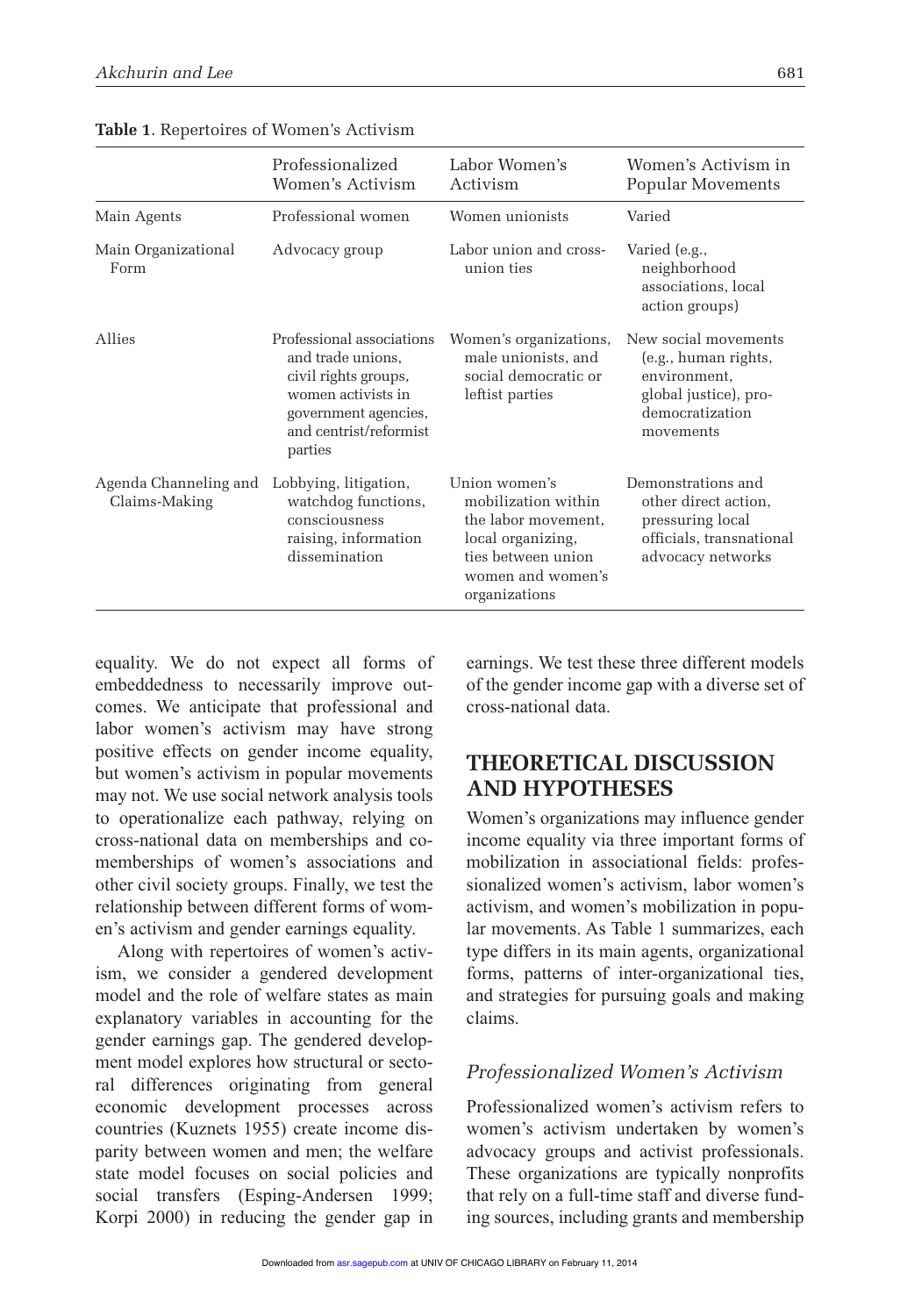contributions; they typically work in an associational field where they collaborate with other advocacy groups, professional associations, and allies within government institutions (Banaszak 2010; Schlozman 1990). This type of women's activism emphasizes rights politics shaped by a liberal model that underscores equal opportunity and equal legal rights (Whitehouse 1992). In the labor market context, this signifies that women have equal competence to men and thus merit equal treatment in recruitment, wages, working hours, and promotion opportunities for comparable work. We expect that groups associated with this form of activism influence gender income inequality via several routes.

First, these groups rely on legal and administrative strategies, such as lobbying policymakers and participating in litigation for key court cases related to equal pay, equal employment opportunity, and anti-discrimination legislation, as well as working with specialized administrative agencies. As groups like the National Organization for Women (NOW) Legal Defense and Education Fund and the Women's Equity Action League have done with respect to the Equal Pay Act of 1963 and Title VII of the Civil Rights Act of 1964 in the United States (Burstein 1991; O'Connor 1980), and as similar organizations are doing in the European Union (Cichowski 2007), expert-based legal advocacy groups not only lobby but also fight to enforce legislation through the courts. They mobilize their constituents for letter-writing campaigns, petitions, and marches to bolster their formal strategies by raising awareness and generating public support for their cause. Advocacy organizations also work directly with administrative agencies to implement and enforce equal pay laws (Ratner 1980). Although they often target specific cases of inequality, such efforts create broader pressure by mobilizing public opinion and altering the stakes for employers who engage in discriminatory behavior.

Second, women's advocacy groups and activist professionals work through professional associations to promote professional women's interests at the national and local levels, create networks of women committed to women's empowerment in the workplace, and offer opportunities for skills development and information sharing. Advocacy groups and women's professional associations also generate publicity about cases of legal mobilization and produce research documenting the gender income gap, with the potential for consciousness raising and catalyzing local action (McCann 1994). For instance, the National Federation of Business and Professional Women's Clubs, a national membership organization for professional women in the United States, has worked on the issue of pay discrimination, mobilizing its base to generate resources, educate the public, and pressure policymakers (Spalter-Roth and Schreiber 1995). Organizations like the National Association of Women Lawyers have lobbied legislators to promote equal pay legislation and pay equity and worked on challenges confronted by women in the legal profession (Smith 1999). The American Association of University Women and the American Medical Women's Association have done similar work for their members. We expect this type of mobilization will reduce the gender pay gap primarily through its effect on middle-class women, thereby increasing the total amount of earnings for women.

In short, professionalized women's activism tends to employ the organizational repertoire of public advocacy and pressure politics, combining approaches such as legal mobilization and public information campaigns, in which activist professional women play an especially important role. To operationalize this type of mobilization, *we hypothesize that a higher presence of women in professional associations will contribute to greater gender earnings equality*. 2

## *Labor Women's Activism*

In labor women's activism, union women play a pivotal role in promoting women's economic empowerment. In contrast to strategies of professionalized women's activism, [this form o](http://asr.sagepub.com/)f mobilization emphasizes women workers' agendas in tandem with labor rights.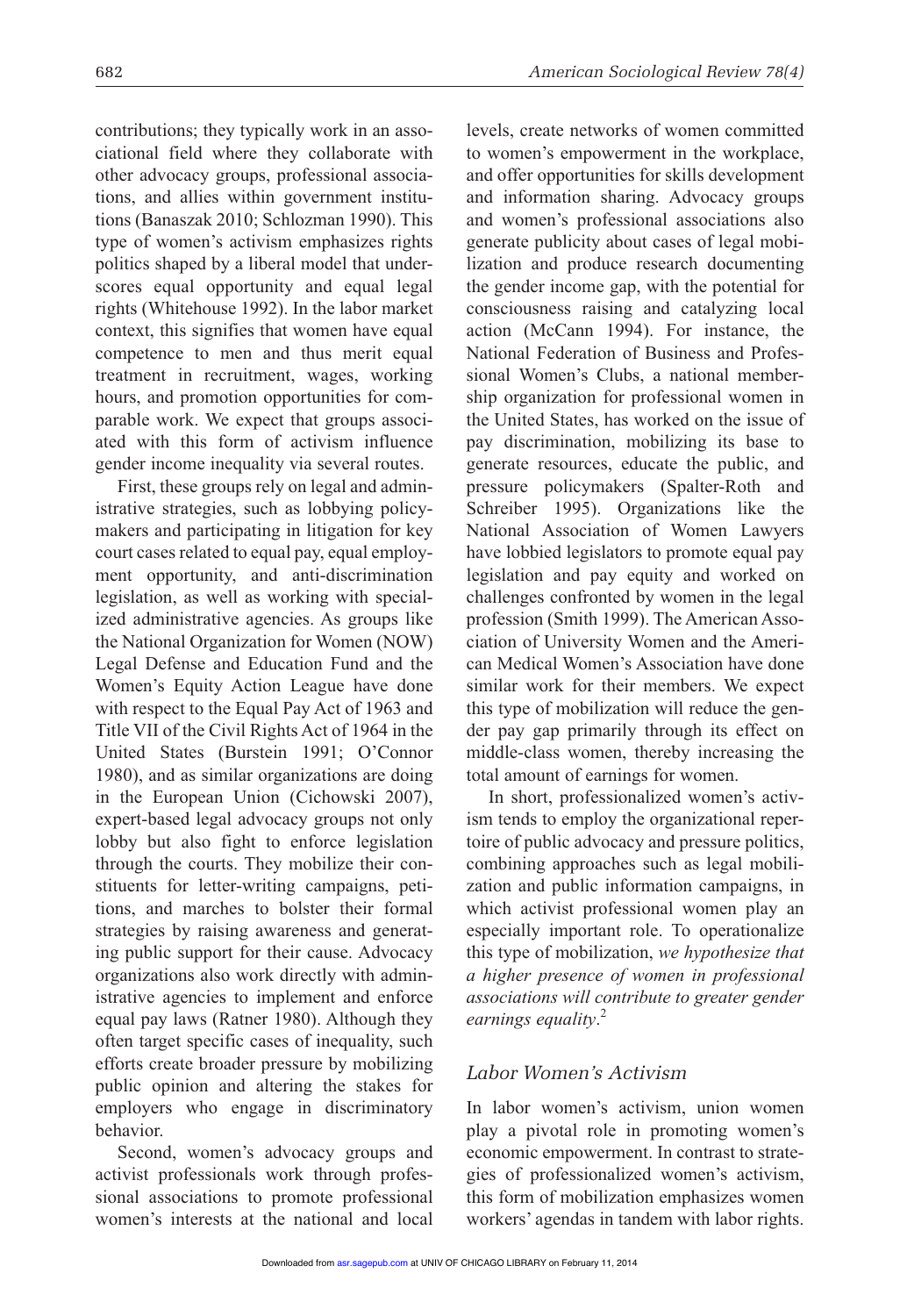Despite continued challenges faced by women in the labor movement, during the late twentieth century, activist labor women slowly came to occupy union leadership positions in many industrialized countries and successfully promoted wage-earner women's interests such as equal pay, generous parental leave, and childcare (Hunt 2002). With an increasing share in local unions, union confederations, and social democratic or other reformist parties, women built networks within and across labor organizations (Curtin 1999). Here we highlight not only union women's efforts to gain power resources within unions, but also their politics based on cross-organizational coalitions, especially with women's associations. We emphasize that the two forms of politics are closely associated with each other in associational fields.

We expect that stronger organizational linkages between union women and women's associations achieve higher gender income equality through two mechanisms. First, women–union linkages in fields create a new logic of solidarity centered on wage-earner women's interests. Women-specific concerns are channeled between women's associations and union women through associational ties, encouraging women to pay attention to women-specific issues as they acquire growing organizational strength within unions. With increasing leadership roles within unions, union women promote women members' concerns regarding not only equal pay and promotion opportunities but also leave policies and daycare support. Institutional provision of daycare—either at workplaces or through employer reimbursement—is critical for women's stable employment and, consequently, for the maintenance of women workers' skill levels relative to their male counterparts. Therefore, we expect women–union associational ties will greatly improve women's stable employment and pay scale by mobilizing union women to be attentive to women-specific concerns.

Second, women–union connections in associational fields may greatly improve union women's capacity to channel their interests by creating denser and wider crossorganizational policy networks beyond union–employer workplace politics. Such organizational linkages may foster potential policy alliances between women's associations and labor unions around women's interests. In the United States, union women have forged ties bridging the two movements despite a complex relationship between organized labor and the women's movement (Milkman 1985). Feminists in the United Steelworkers of America, for instance, developed spaces "between" the women's movement and the labor movement, linking "feminist policy issues" with "more conventional collective bargaining concerns, such as pensions, job security, and wages," and pursued legislative and collective bargaining strategies in tandem (Fonow 2003:5). Nordic countries offer abundant examples of such ties. Swedish union women, for example, have collaborated with women's organizations linked to the Social Democratic Party (SDP) to incorporate issues like pay equity and the dual career model into the SDP party platform (Karlsson 1998); and union women and the women's movement in Denmark and Iceland have collaborated within national women's councils (Dahlerup and Gulli 1985). Such coalition politics build policy networks with women officials in local and federal bureaucracies, women researchers in universities, and women politicians in political parties (Colgan and Ledwith 2002). Womensponsored policies such as pay equity, generous maternity benefits, separate taxation, public daycare, and parental leave, as well as legal stipulation of anti-discrimination in employment and layoffs in corporate and government organizations, may thus be effectively formulated, discussed, negotiated in larger associational fields consisting of formal and informal associations, and eventually implemented at the state level (Hobson 1993; Mazur 2001; Sainsbury 1999).

Women–union coalition politics thus contribute to gender wage equality through internal and external influences. On one hand, internal coalition politics lead union women to place women-specific concerns on tradi[tional unio](http://asr.sagepub.com/)n agendas, which helps women workers demand comparable wages and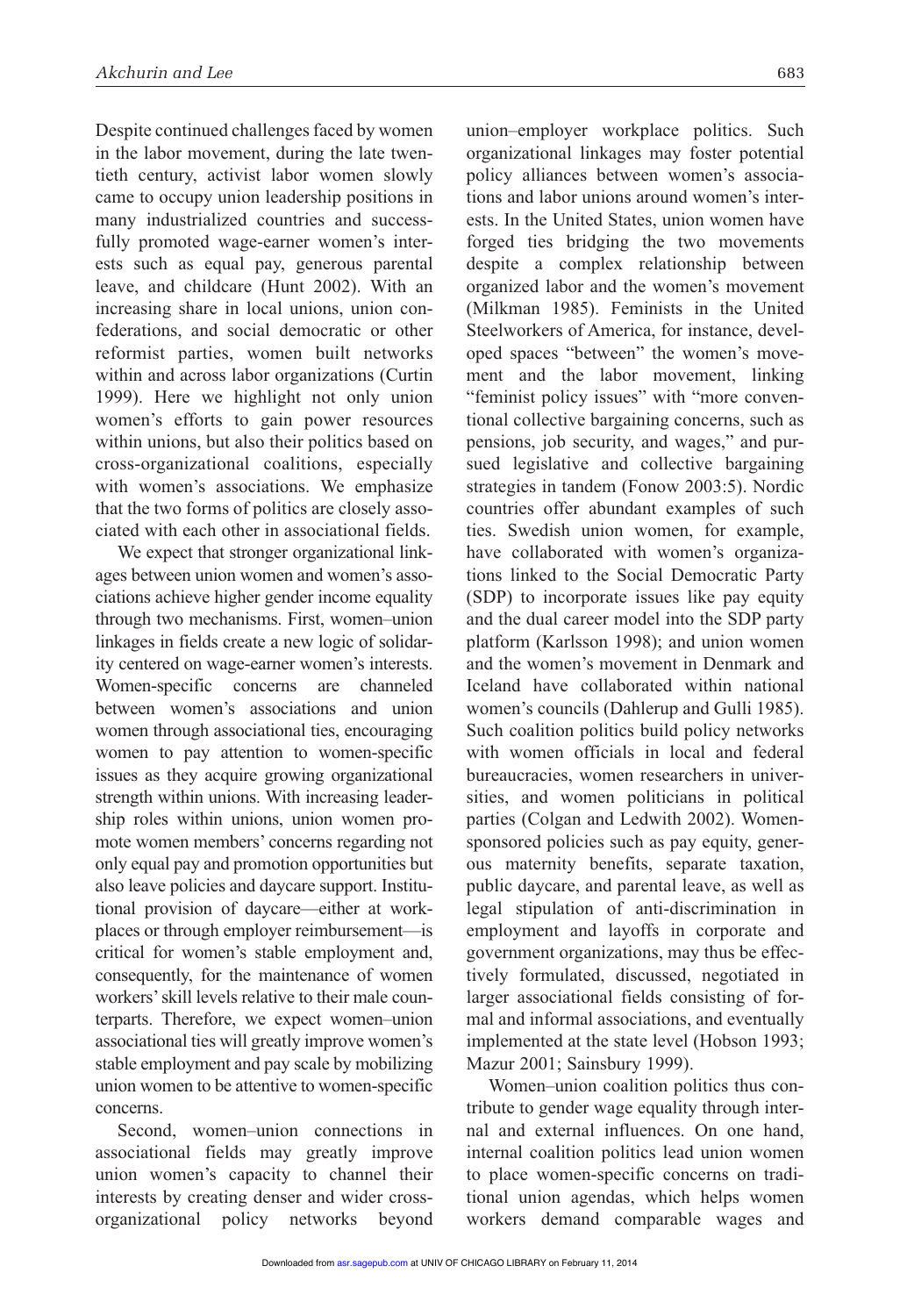maintain their employment and skills. On the other hand, external coalition politics mobilize pro-women labor market and social policy reform agendas in larger associational fields, including political parties and local state institutions. The larger policy networks based on women–union linkages jointly pressure reformist or labor parties to adopt their policy agendas and they electorally support parties that embrace wage-earner women's concerns. Both internal and external coalition politics promote women's longer, nonintermittent career development, which contributes to greater earning equality between women and men. *We therefore hypothesize that greater co-memberships between women's associations and labor unions will contribute to greater gender earnings equality.*

## *Women's Activism in Popular Movements*

Women also mobilize for economic empowerment in popular movements. For instance, women have mobilized to improve their economic positions in the context of broad popular movements against authoritarian regimes and around standard-of-living issues (Campo 2005; Safa 1990). Much of this activism has occurred in the context of crisis, when women joined human rights and pro-democracy groups to protest abuses by military dictatorships, or took to the streets to bring attention to unacceptable living conditions exacerbated by economic instability (Jaquette 1994). Frequently, such mobilization is driven by what Molyneux (1985:233) calls "practical gender interests," which tend to involve actions based on immediate needs like food scarcity or inadequate public service provision. In Latin American countries such as Mexico and Brazil, for example, popular women's organizations emerged in urban areas, bringing together militant feminists' and housewives' associations to demand improved social services. Playing on their traditional female roles as "nurturers of family and community" (Alvarez 1994:15), these community-based feminists protested authoritarian regimes at the local level and attempted

to improve living conditions by demanding better municipal services in urban areas (Stephen 1997) and criticizing regimes' economic policies and detrimental effects on living conditions. In such contexts, poor and working-class women draw on their experiences as women and as low-income urban residents when mobilizing around the daily issues confronting their households and communities (Bennett 1995).

In this form of mobilization, activists are opposed to or lack access to the traditional lobbying and interest-group tactics of professionalized women's advocacy groups. Likewise, they tend to resist being incorporated into, and are excluded by, existing institutions that are often built on patriarchal hierarchies, such as labor unions and established political parties (Alvarez 1990; Feijoo 1998). Consequently, they tend to favor grassroots organizing and seek solidaristic ties with a wide range of civic associations and popular social movement sectors, often emphasizing local material concerns and bridging their identities as women with the goals of the broader movement. Embedded in local neighborhood associations, human rights groups, environmental groups, and similar organizations, they pursue network-based co-memberships, issue-bridging, and resource-sharing as mobilization tactics.

Although seeking economic empowerment and popularizing women's interests in the broader associational field, this type of activism does not typically target the gender income gap directly. Despite having certain strengths, we therefore do not expect that the popular movement version of women's activism will be strongly associated with higher earnings equality. We expect women's activism in popular movements will reflect two other tendencies in women's movements in associational fields. First, women's embeddedness in other social movements or civic associations may reflect the exclusion of feminist concerns from institutionalized channels and existing, male-dominant formal organizations. Second, women's organizations' [involveme](http://asr.sagepub.com/)nt in diverse popular movements may detract from a movement's internal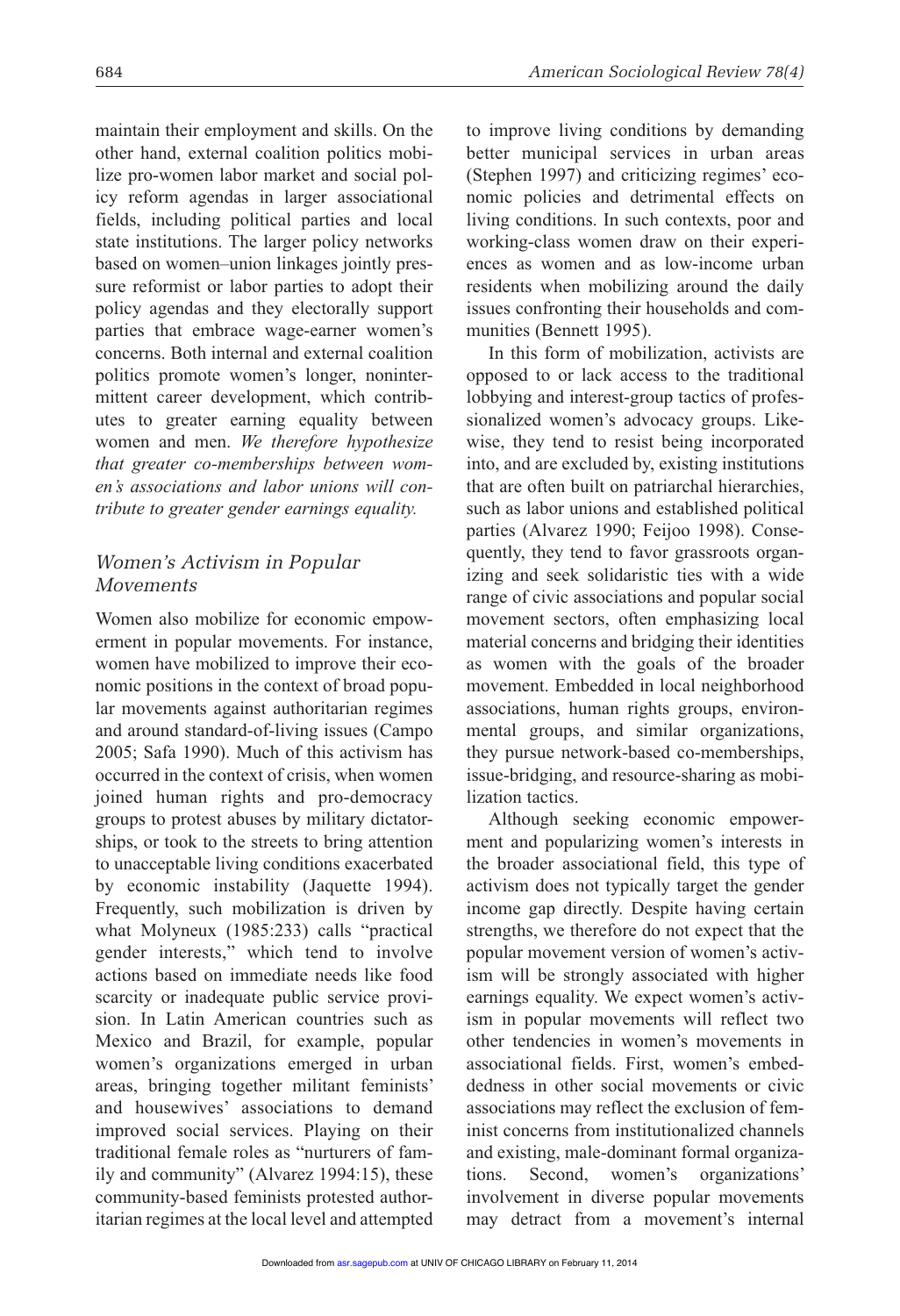coherence, leading to insufficient coordination of primary agendas and ineffective use of already limited resources. Such factors may result in a situation where gender earnings equality is treated as just one of many potential issues to address, in both the social movement community and the policymaking process. *Therefore, we expect a high degree of embeddedness of women's associations in the associational field—especially linkages with new social movement associations such as environmental, human rights, and peace groups—will not improve earnings equality between women and men.*

## *Gendered Development Model: Industrialization and the Role of Welfare States*

We also consider the association between general economic development and the gender earnings gap as one of our main explanatory models. Following Kuznets's (1955) model of growth and income inequality, we expect that in societies where the majority of men and women remain in the agricultural sector, both genders will participate in household-level cultivation and harvest labor. In such economies, the gender income gap will be relatively low. However, in industrialized countries, urbanization and industrialization encourage a labor force shift from traditional to industrial sectors (Alderson and Nielsen 1999). In such situations, men will be more likely to find jobs in modern industrial sectors and therefore will enjoy the greater share of national income, relative to women. Accordingly, we expect the gender income gap will be wider in countries with an intermediate level of economic development.

However, in countries where economic growth reaches a certain threshold of industrialization, other alternative institutional and structural factors replace industrialization's negative effects on women's income potential relative to men. One of the most significant of these mechanisms is the role of welfare states. We anticipate that social spending and social policy provisions supporting the rights of women as workers and caregivers (Huber and

Stephens 2001) contribute to higher earning equality between women and men by increasing women's "capacity to form and maintain an autonomous household" (Orloff 1993:320; see also Pateman 1988) through income maintenance and labor market participation.

Previous studies note that paternalistic welfare states reinforce gender hierarchies (Katzenstein 1987; Orloff 1993), and that even well-developed family policies can exacerbate occupational sex segregation by channeling women to female-typed jobs (Mandel and Semyonov 2005). Women in social democratic countries have witnessed unusually strong occupational segregation (Esping-Andersen 1990). Nevertheless, welfare states may also have beneficial effects on gender earnings equality. First, social transfers focusing on maternity and daycare will boost women's capacity to enter or remain in the labor market. Women's capacity to remain in the labor market despite childbearing and rearing is essential for skill development and wage increases over time, because part of the wage penalty for motherhood is explained by breaks in employment, the need to take part-time work, and less experience leading to lower earnings (Budig and England 2001). In countries with generous social transfers and gendered social policies, women are less likely to be penalized for childrearing responsibilities and therefore more likely to build their careers without intermittence (Esping-Andersen 2009). In such societies, women are more likely to achieve narrower gender income gaps. Second, welfare states create public service jobs that tend to provide more job opportunities for women than for men. Left-wing governments have consciously created jobs in areas that typically employ more women than men, such as daycare, elder care, and afterschool programs (Benner and Bundgaard Vad 2000). Women have better mobilized their interests in the public sector, where workers enjoy strong bargaining power. In both developed and developing countries, women in the public sector have attained higher wages than they would in the private sector. We therefore [expect a bi](http://asr.sagepub.com/)gger public sector will contribute to higher gender income equality.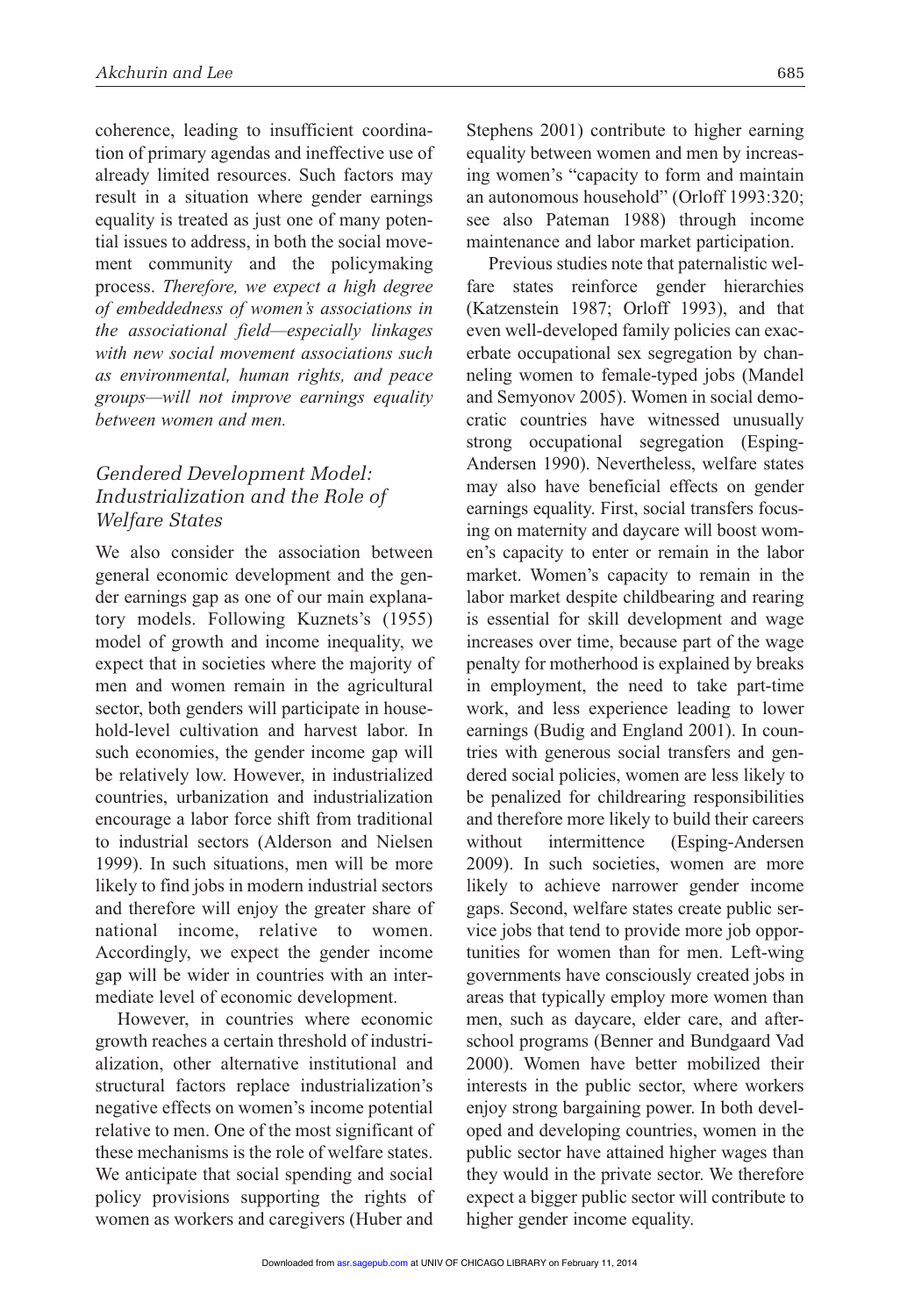Nevertheless, we expect different forms of women's activism will have independent either positive or negative—effects even after controlling for the influential effects of sectoral or occupational transformations in the labor market that fundamentally reshape women's income potential. Our claim—that different forms of associational strength or embeddedness of women's activism are associated with women's greater or lesser income capacity relative to men—emphasizes the importance of women-led social movements and their contributions in accounting for gender earnings equality.

## **DATA AND MEASURES**

This study examines the relationship between different types of women's activism and the gender income gap in 51 countries on five continents. We used multiple ordinary least squares regression (OLS) with robust HC3 estimators based on a heteroscedasticityconsistent covariance matrix, which is designed for a relatively small sample size (below 250) (Long and Ervin 2000). $\frac{3}{2}$ 

#### *Measurement of Dependent Variable*

We are interested in the effects of different forms of women's activism within national associational fields on the aggregated earned income gap between women and men at the country level. Our dependent variable is the gender income gap in each country, measured by the average estimated female-to-male earned income ratio published between 2007 and 2009 in the World Economic Forum's *The Global Gender Gap Report* (Hausmann, Tyson, and Zahidi 2010). The published measure for each year was constructed using data of the latest years available from the late 1990s to the late 2000s.

The estimated value of female-to-male earned income is an important aspect of women's economic empowerment because it captures the quality of women's economic participation. Because women are often relegated to either low-wage jobs or less prestigious positions within organizations (Cohen and Huffman 2003; England 1992; Petersen and Morgan 1995; Tomaskovic-Devey 1993), the amount of women's income relative to men's is expected to capture the degree to which women are disadvantaged due to the quality of jobs, lower chance of promotion, and implicitly imposed norms regarding family obligations, such as more household work and childcare responsibilities.

## *Measurement of Independent Variables*

We measured the main independent variables (forms of women's activism) and political variables, such as democracy and women's world society presence, at the beginning (circa 1999) of the time window of the dependent variable (the late 1990s to the late 2000s), so the political mechanisms can precede or at least correspond to the earlier measurement times of the earnings gap. We specified other economic controls at the same time as the political variable (circa 1999). All economic variables and the measure of democracy were calculated as three-year averages to lessen the noise from unexpected yearly fluctuations.

*Repertoires of women's activism.* Following previous social movement literature, we generally assume that movement organizations more densely linked with other social groups, such as unions or new social movement associations, will be likely to access more diverse and richer movement infrastructures and resources (Andrews 2001; Edwards and McCarthy 2004). However, we also assume that resources in associational fields around women's movements are unevenly distributed within and across societies, which will significantly affect patterns of women's mobilization, their influence, and gender inequality outcomes.

We pay attention to the patterns and types of women's activism originating from interorganizational linkages as well as their own organizational strength. In constructing the [following](http://asr.sagepub.com/) membership and co-membership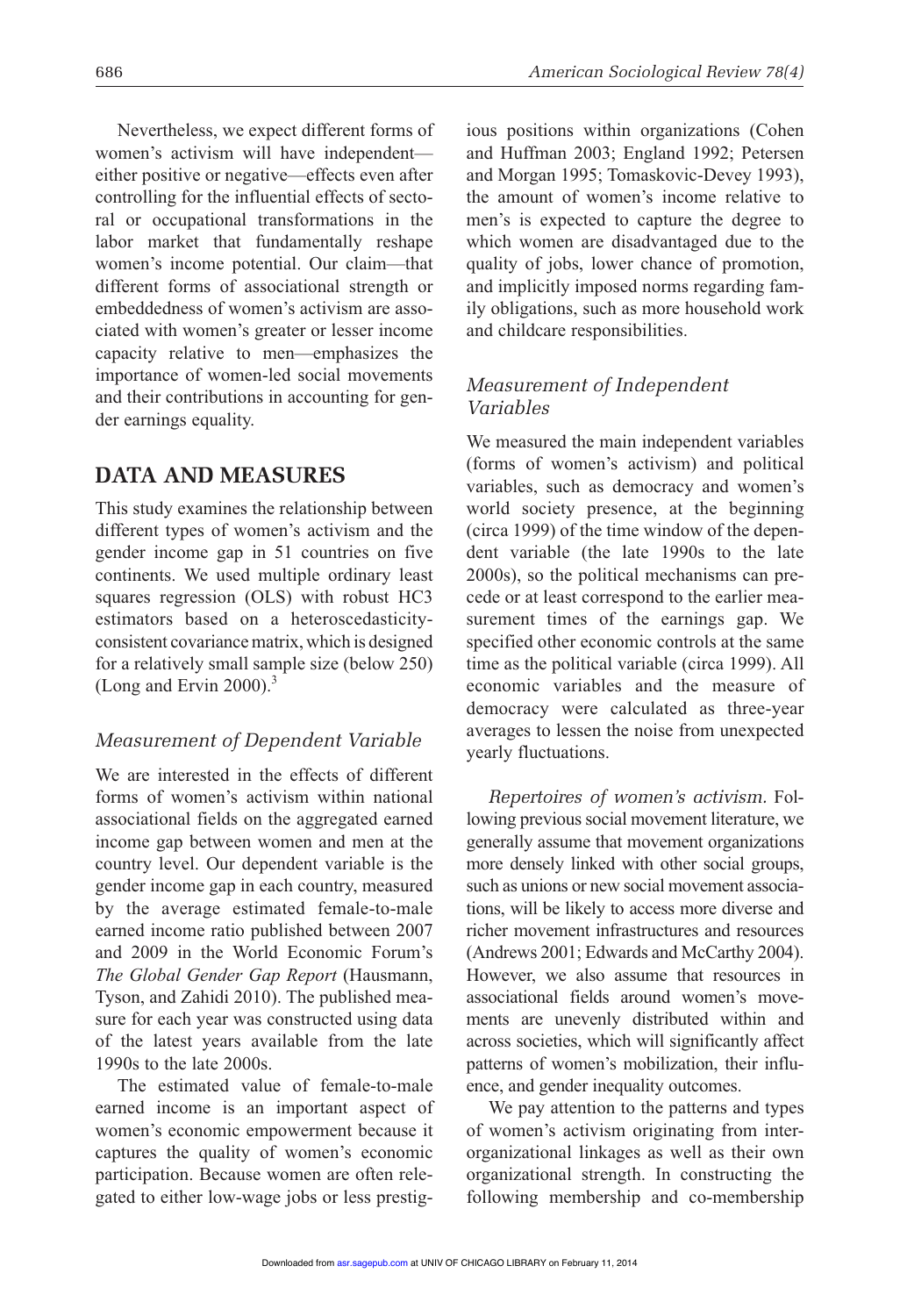data, we aimed to operationalize how women as challengers build organizational resources with seemingly neutral but potentially conscientious allies in associational fields against the existing incumbent male-dominant institutional order (Zald and McCarthy 1979). Specifically, we are interested in the degree to which middle-class professional women tend to mobilize their own organizational resources using their existing associational capacity, as well as the degree to which middle-class women's associations build coalitions with women in working-class organizations (union women) or grassroots social movement associations (women in popular movements).

We measured repertoires of women's activism based on different patterns of associational ties using associational co-affiliation data. Whereas many existing studies use organizational-level characteristics, such as membership density or numbers of chapters of particular organizations, to gauge movement activity (e.g., Andrews 2001; Soule and King 2006), the benefit of our measure is that it is especially suited to (1) making a broad comparison across countries (using comparable survey data based on random sampling, rather than using directory data that may not be comparable in the same way across countries); and (2) converting survey data into network data, thereby allowing us to measure linkages and embeddedness, as opposed to only organizational presence or strength.<sup>4</sup>

Our main independent variables, membership and network measures of women's activism, were based on individual-level survey data constructed at the country level to capture associational structures around women's activism. To construct these variables, we used the World Values Survey's Wave 4 module (1999 to 2002). This module contains 54 constitutionally independent countries; we used 51 countries due to data availability for other variables. Considering the wide range of associational types  $(N = 15)$ , the sufficient number of developing countries  $(N = 36)$ , and the availability of measures for women's empowerment, we chose to use only Wave 4 for this study. With these individual-level survey data, we constructed an *n* x *n* associational affiliation matrix for each country, in which conventional measures of network structure can be calculated with some modifications (Borgatti and Everett 1997; Breiger 1974; Faust 1997). In the affiliation network matrix, each cell value represents the number of common and non-directional memberships shared by two types of organizations.

To measure different aspects of women's activism, we constructed and tested the following measures. For professionalized women's activism, we used women's membership in professional associations, gauging the overall strength of professional women in civil society, calculated as the number of affiliated members divided by the number of total women respondents in each country module. For labor women's activism, we built a co-membership measure between labor unions and women's associations, divided by the smaller membership of the two types of associations. This measure captures the degree to which women's organizations have organizational linkages with union women, enabling them to build organizational ties for resource and agenda sharing.

The next measure, women's activism in popular movements, was conceptualized as the co-membership density of women's associations with popular movement associations, and measured as the sum of co-memberships with popular movement associational types (excluding its own membership value), divided by its own membership value. The formula for co-membership density of women's associations with popular movement groups,  $CM_{\omega}$ , is as follows:

$$
CM_w = \left[\sum(A_k) - N_i\right] / N_i,
$$

where  $A_k$  is the size of co-membership of women's associations with the relevant associations, and  $N_i$  is the membership of women's associations. We constructed a measure based on the co-membership density of women's associations with peace, human rights, environmental, and local action groups (i.e., new social movements).<sup>5</sup> Part B in the online [supplemen](http://asr.sagepub.com/)t presents values for these three measures for all countries in our sample.<sup>6</sup>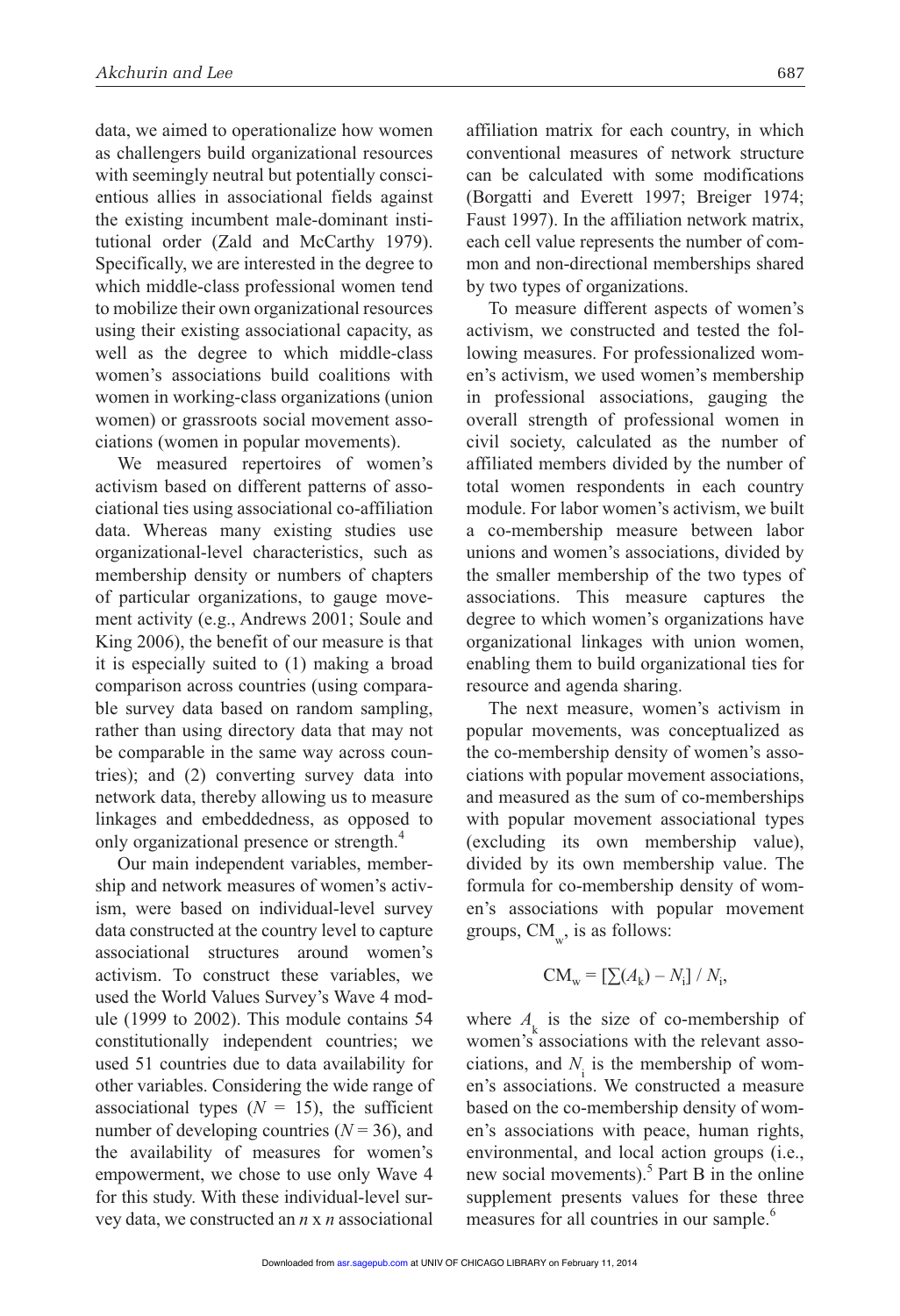*Alternative explanatory variables.* We tested two sets of alternative explanatory variables along with our main independent variables. The first set tests the general development model; the second set takes into account the role of welfare states. First, we included as our main baseline model the linear association of the gender earnings gap to general economic growth. To operationalize this trend, we introduced GDP per capita (purchasing power parity [PPP], constant 2005 international \$; average of 1997 to 1999, World Bank 2011) to capture the initial growth effect stemming from industrialization.

To capture the effect of the welfare state, we used a general public sector size indicator and an indicator for gender-related welfare state policies. Public sector size was measured by public health expenditure as a proportion of GDP (average of 1997 to 1999, World Bank 2011). We tested dummy variables for the presence of legal social security provisions, in which the existence of statutory programs guaranteeing family allowance, maternity, and survivors' insurance protections is coded 1, and their absence is coded 0. These data came from Appendix B on Social Security Coverage and Expenditure in the *World Social Security Report 2010/11* (International Labor Organization 2010).

*Controlling for state socialist legacy.* In addition to our main independent variables, we controlled for the effect of state socialist legacy. Under state socialism, women formally participated in the political sphere via state-controlled women's organizations that had policy input through state-sanctioned channels (Stites 1978). Women's liberation was framed as existing in a symbiotic relationship with the state socialist project women could only be free under a noncapitalist regime, and these regimes needed women's liberation to be successful. In practice, class trumped gender: women's organizations had little autonomy, many women retained subordinate roles in the private sphere, and women's rights were secondary to the project of building socialism (Einhorn 1993; Lapidus 1982). Still, party bureaucrats' commitment to centralized wage setting and full employment fostered a system that produced relatively low rates of economic gender inequality, especially in the context of a compressed wage distribution, and the state guaranteed the right to "equal pay for equal work" to encourage women to enter the labor force (Brainerd 2000).

As these regimes disintegrated during the late twentieth century, the state socialist legacy lingered in some social policies and institutions, influencing trajectories of women's equality across the region. For example, while acknowledging its shortcomings, Pascall and Manning (2000) write that under the Soviet regime, legal entitlements such as equal pay and equal opportunities facilitated women's presence in the labor market, and they suggest post-Soviet states' legislatures have likewise embraced these principles. Some scholars have also argued that sectors of the economy most closely linked to the state socialist legacy tend to have smaller gender gaps (Krizkova, Penner, and Petersen 2010).

Given the diversity of post-transition trajectories across countries in the region, the importance of the state socialist legacy may gradually fade as new institutional arrangements are consolidated and women's organizations mobilize to influence the gender income gap. Still, we expect countries with a state socialist legacy, while continuing to manifest patterns of gender inequality, will nevertheless tend to have higher earnings equality between women and men, on average. For this measure, we used a single indicator variable to capture effects of the historical legacy of countries that formerly or currently have state socialist regimes.

*Other control variables.* We controlled for other important determinants of the gender income gap at the country level. Using the average values of 1999 to 2001 data from the Freedom House index of civil liberties (Freedom House 1999, 2000, 2001), we controlled for the extent of democracy to see if democracy provides more opportunities for wom[en's mobili](http://asr.sagepub.com/)zation in civil and political society or for women's interests to be captured in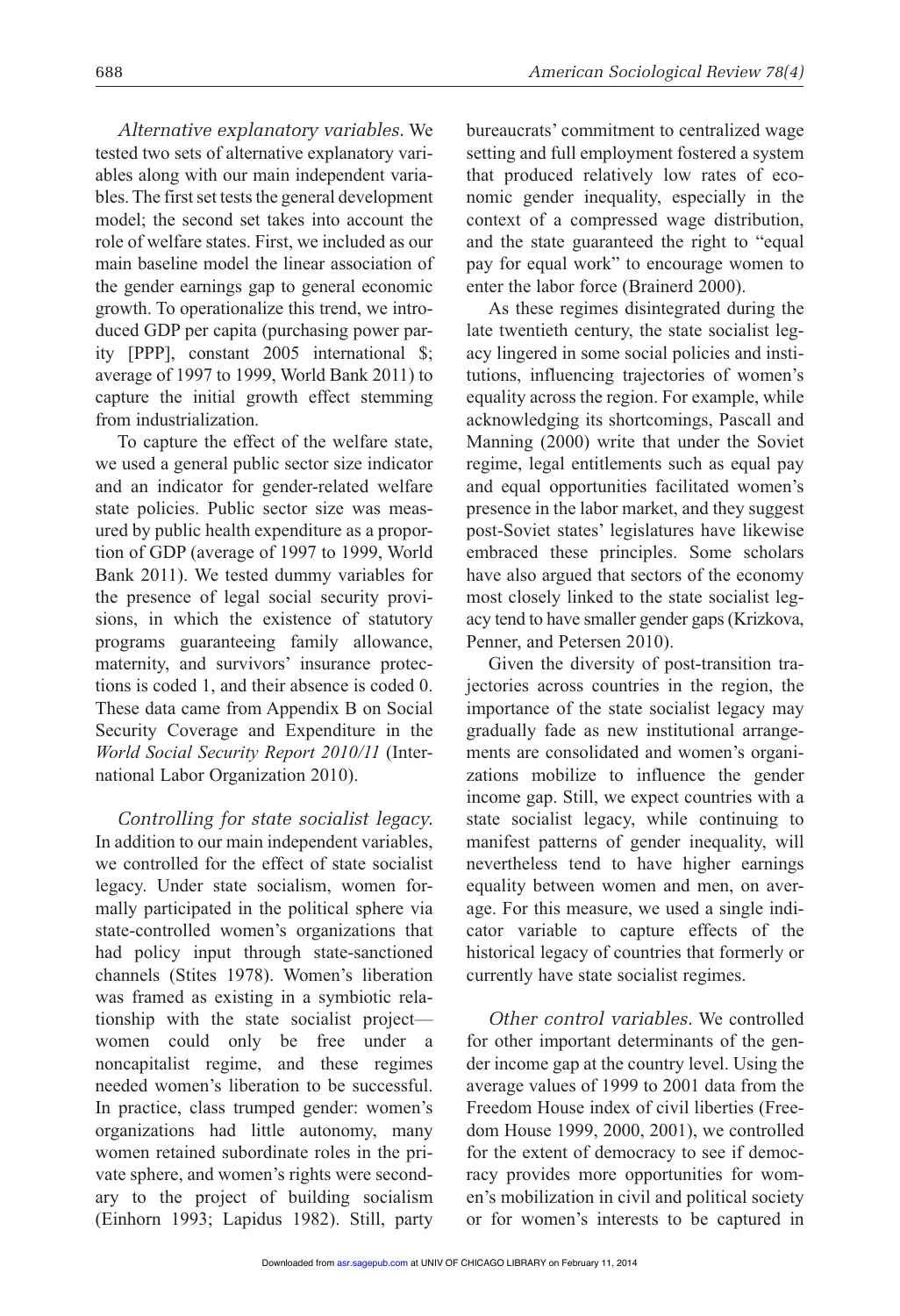policymaking processes, thereby reducing the gender income gap. We also controlled for female secondary school enrollment (percent gross; average 1997 to 1999; World Bank 2011) to consider the potential effect of human capital factors, such as education, on the gender income gap. To take the labor market context into account, we tested women's employment in the nonagricultural sector, which is the share of women working in industry and services, as a percentage of total employment in the nonagricultural sector. We calculated this variable based on averages of country-level data between 1997 and 2006 to maximize data availability.<sup>7</sup>

We included control variables for Catholicism and Islam to account for cultural attitudes that may affect gender equality (Ahmed 1992; Bayes and Tohidi 2001; Kenworthy and Malami 1999). Data for these variables came from Kenworthy and Malami (1999), who suggest that religion matters for political gender inequality outcomes. We extend this logic to apply to economic equality, considering whether in countries where Catholicism and Islam represent the dominant religious norms with important cultural authority, women are more likely to fulfill traditional women's roles in the economy and within organizations, and are therefore less likely to move up to better jobs and positions.

Finally, we controlled for the influence of women's international mobilization. Prior literature has considered the work of transnational feminist movements (Ferree and Tripp 2006), women's rights in global governance institutions (Meyer and Prugl 1999), and women's rights from a world society perspective (Berkovitch 1999; Ramirez, Soysal, and Shanahan 1997). This work shows that international women's movement organizations and international organizations promoting women's rights may pressure governments to institute and enforce equal opportunity policies or family policies conducive to improving women's positions in the labor market. We measured women's world society presence using Union of International Associations (UIA) data on country memberships in women's international nongovernmental

organizations (INGOs) in 1999 (Berkovitch 1999; Wotipka and Ramirez 2008).<sup>8</sup>

## *Reverse Causality and Instrumental Variable Approach*

We recognize it is possible to formulate alternative causal hypotheses based on existing social movement theories. For professionalized women's activism, for example, improved middle-class women's earnings (leading to higher earnings equality between women and men) enable them to fund professional advocacy organizations, thereby leading to greater involvement in professional women's groups. This explanation, based on resource mobilization theory (McCarthy and Zald 1987), would posit an opposite causal argument: higher gender earnings equality should result in the stronger development of professionalized women's activism. A similar logic could be applied to labor women's activism: working-class women's improved earnings will strengthen their support for working-class organizations, especially labor unions, which will, in turn, provide stronger incentives for women's organizations to build connections with unions. In this explanation, the causal relationship is opposite the original hypothesis, which posited that labor women's activism will lead to higher gender earnings equality. Our third hypothesis may also be vulnerable to this endogeneity issue. Women's difficulty in getting access to decent jobs, and consequential lack of resources to create advocacy organizations, will be reflected in high earnings inequality between women and men. Women's lack of access to resources ( jobs and income) will thus lead to their greater involvement in other kinds of noninstitutionalized and potentially more disruptive popular movements (Piven and Cloward 1977).

Because conventional regression analyses cannot exclude these explanations, we employed instrumental variables (IV) regression. Instrumental variables can address potential endogeneity problems because they [are correla](http://asr.sagepub.com/)ted with X but uncorrelated with the error term; they should therefore reflect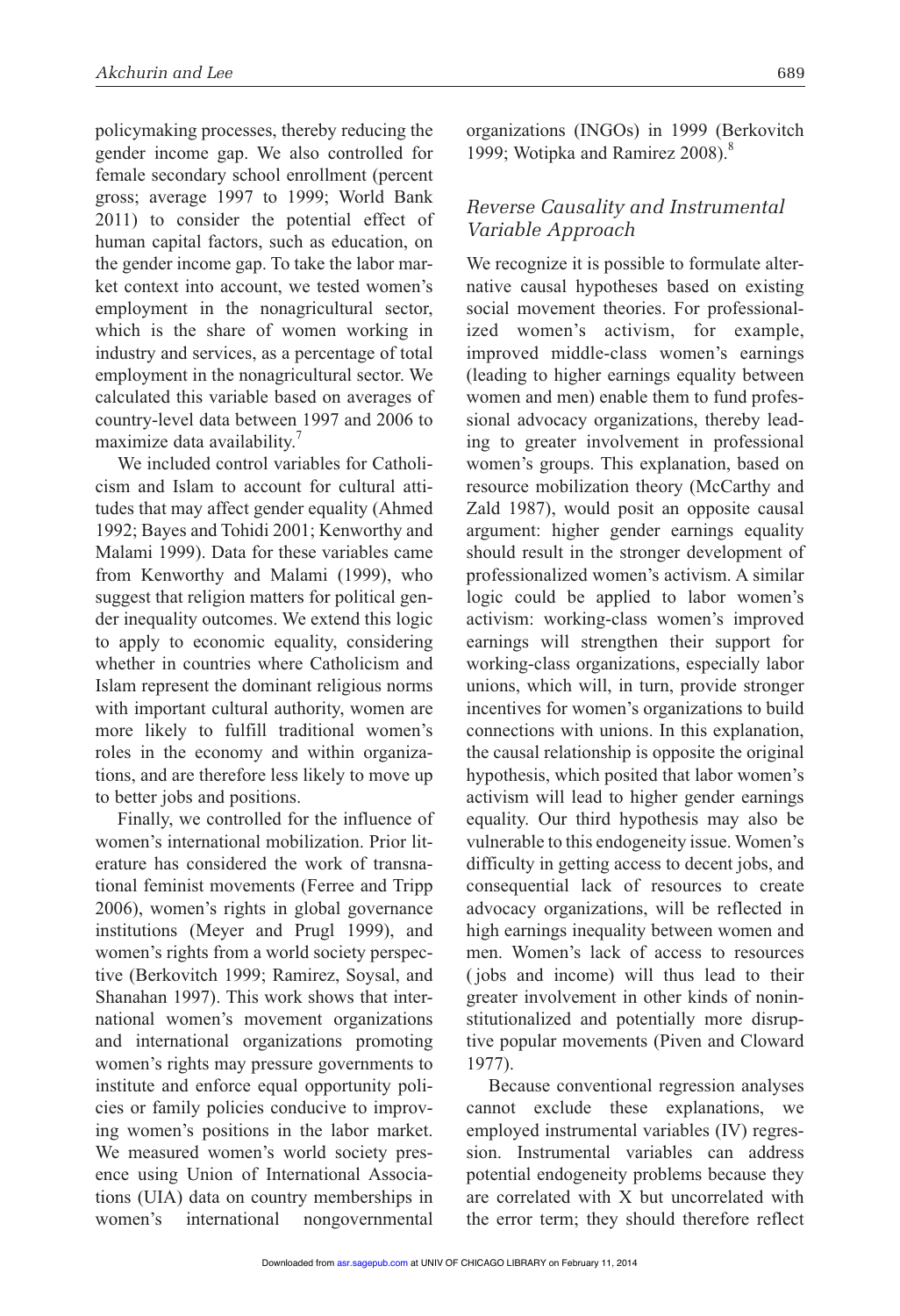

**Figure 1.** Gender Income Equality across Regions

the effect of X on Y not subject to endogeneity concerns (Wooldridge 2002). We used three instruments: (1) a co-membership density measure for men's cultural associations as an instrument for professional women; (2) men's co-membership between unions and welfare associations (normalized by the smaller membership) for women–union ties; and (3) a co-membership density measure for men's youth associations for women–popular movement ties. Gender earnings equality cannot affect these instruments (a more egalitarian income distribution is not likely to lead men to participate in these associational or co-membership activities), which are highly correlated with their instrumented variables (.7, .54, and .68, respectively), so they function as appropriate instruments for women's activism variables.

## **DESCRIPTIVE RESULTS**

Figure 1 presents box plots of regional disparities in gender income equality. Gender income equality is exceptionally high in Nordic countries, compared to other regions, and it is lowest in Middle Eastern and North African countries. Central and Eastern Europe, South Asia, and Eastern and Southern Africa also display striking patterns: Central and Eastern Europe has the second highest gender income equality among the seven regions; South Asia and Eastern and Southern Africa, the least economically developed regions in the sample, have higher gender equality, on average, than Southern Europe, East Asia, and Latin America. Although we see a wide range of variation within each region (especially for South Asia and Eastern and Southern Africa), both between- and within-region variations suggest it is necessary to develop alternative explanatory factors beyond the level of economic development.

Table 2 displays summary statistics of three measures of women's activism and gender income equality by region. Not only Nordic, liberal, and western European countries but also South Asian and African countries have relatively high scores on professional women's advocacy, and they also tend to have higher gender income equality than do the other regions. The next column, women– union ties, shows that several regions have comparable scores on this indicator, but Nordic countries have a noticeably high score on [this measu](http://asr.sagepub.com/)re, which accounts for their notably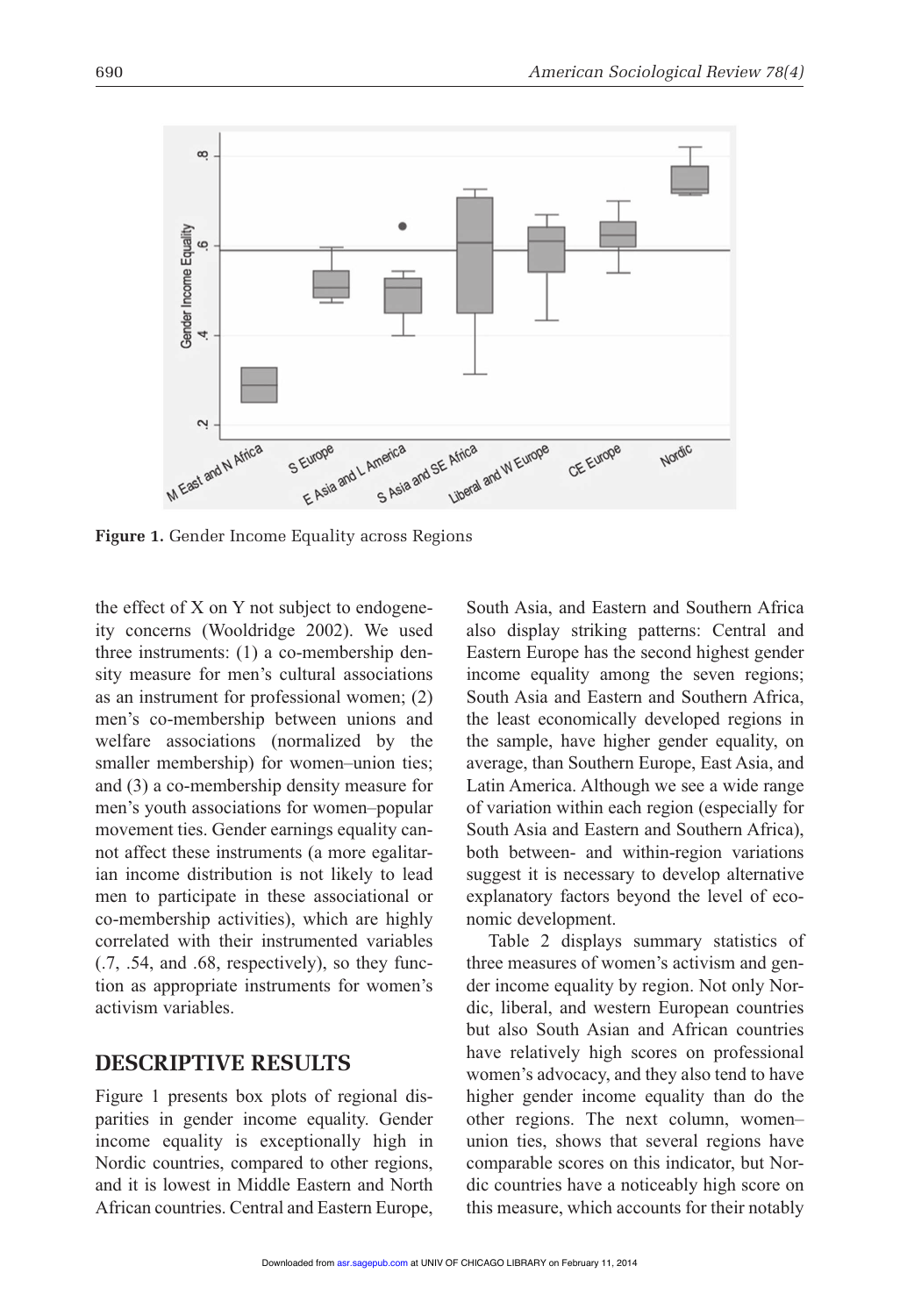| Region                                 | Professional<br>Women's<br>Advocacy | Women-<br>Union<br>Linkage | Women-<br>Popular<br>Movement<br>Linkage | Gender<br>Income<br>Equality |
|----------------------------------------|-------------------------------------|----------------------------|------------------------------------------|------------------------------|
| Nordic                                 | .11                                 | .58                        | .60                                      | .75                          |
| Central and Eastern Europe             | .04                                 | .20                        | .54                                      | .62                          |
| Liberal and Western Europe             | .08                                 | .19                        | .60                                      | .59                          |
| South Asia and Eastern/Southern Africa | .10                                 | .23                        | 1.01                                     | .57                          |
| Southern Europe                        | .04                                 | .15                        | .72                                      | .52                          |
| East Asia and Latin America            | .03                                 | .10                        | .64                                      | .49                          |
| Middle East and North Africa           | .01                                 | .19                        | .35                                      | .29                          |

**Table 2**. Descriptive Statistics (Means) of Measures of Women's Activism and Gender Income Equality by Region

*Note: Eastern and Southern Africa* includes South Africa, Tanzania, and Uganda; *East Asia and newly industrialized countries (NICS)* includes China, Japan, South Korea, and Singapore; *Central and Eastern Europe* includes Albania, Bulgaria, Czech Republic, Estonia, Hungary, Latvia, Lithuania, Moldova, Poland, Russia, Slovak Republic, Romania, and Slovenia; *Latin America* includes Argentina, Chile, Mexico, Peru, and Venezuela; *Liberal countries* include Canada, Great Britain, Ireland, and the United States; *Middle East and North Africa* includes Turkey and Morocco; *Nordic countries* include Denmark, Iceland, Finland, and Sweden; *South Asia* includes Bangladesh, India, Philippines, and Vietnam; *Southern Europe* refers to Greece, Italy, Macedonia, Malta, Portugal, and Spain; *Western Europe* refers to Austria, Belgium, Germany, France, Luxembourg, and the Netherlands.

high gender income equality.<sup>9</sup> In Nordic countries, women–union linkages coexist with professional women's advocacy. However, in liberal and western European countries, only one form of activism is prevalent in each region (professionalized women's advocacy groups in liberal countries and women– union ties in western Europe). The third column shows mean values for women's embeddedness in popular movements for each region. It suggests a potential negative relationship between the indicator for women's activism in popular movements and gender income equality. South Asia and Eastern and Southern Africa, Southern Europe, and East Asia and Latin America have relatively higher scores than do advanced industrial democracies, but their gender income equality indices are lower. Especially in these regions (with the exception of South Asia and Africa), relatively high women–popular movement embeddedness scores are combined with low scores on the other two measures. The distribution of the region-based means suggests that gender income equality tends to be lower in parts of the world where

women's associations lack access to more institutionalized forms of activism and are more involved in popular movements. Finally, Central and Eastern European countries score relatively high on gender income equality, despite their relatively low levels of all three activism measures (with the exception of women–union ties), yet this is to be expected due to the state socialist legacy effect.

## **REGRESSION RESULTS**

Table 3 presents regression results for a series of models estimating the effects of women's mobilization on the gender income gap. Model 1 includes baseline effects of a country's level of economic development, the extent to which its civil liberties are guaranteed by democratic institutions, the influence of Catholicism and Islam, the presence of women's INGOs, and state socialist legacies on gender income inequality. The variables for Catholicism and Islam are both statistically significant at the .05 level, with a negative effect on the female-to-male earned [income ra](http://asr.sagepub.com/)tio. Such findings are consistent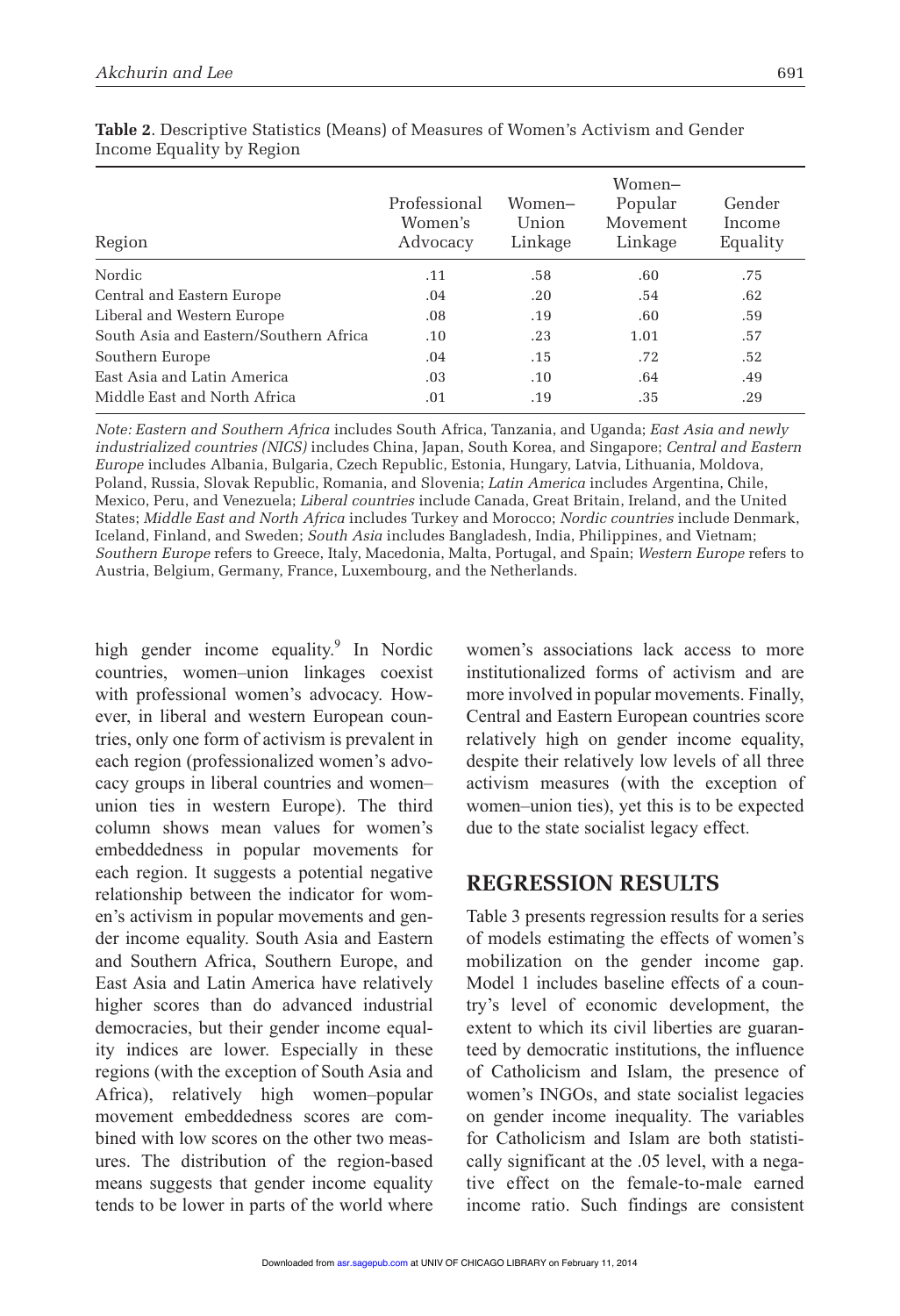|                                                                                                                    | $\Xi$                                                                 | $\boxed{2}$                                                                                                                                                                                                                                                                                                                          | $\odot$                                                                                                                                                                                   | $\left( 4\right)$                                                                                                                                                                                                                                                                                                                                 | $\Xi$                                                                                                                                                                                                 | $\begin{array}{c} \textcircled{\small{6}} \end{array}$ | $\overline{C}$                                                                                                                                                                                                                                                                                                                     |
|--------------------------------------------------------------------------------------------------------------------|-----------------------------------------------------------------------|--------------------------------------------------------------------------------------------------------------------------------------------------------------------------------------------------------------------------------------------------------------------------------------------------------------------------------------|-------------------------------------------------------------------------------------------------------------------------------------------------------------------------------------------|---------------------------------------------------------------------------------------------------------------------------------------------------------------------------------------------------------------------------------------------------------------------------------------------------------------------------------------------------|-------------------------------------------------------------------------------------------------------------------------------------------------------------------------------------------------------|--------------------------------------------------------|------------------------------------------------------------------------------------------------------------------------------------------------------------------------------------------------------------------------------------------------------------------------------------------------------------------------------------|
| GDP per capita (log)                                                                                               | $-0.007$                                                              |                                                                                                                                                                                                                                                                                                                                      |                                                                                                                                                                                           | $-.014$                                                                                                                                                                                                                                                                                                                                           | $-.041*$                                                                                                                                                                                              | $-044$<br>(1.81)                                       |                                                                                                                                                                                                                                                                                                                                    |
|                                                                                                                    | $(0.25)$<br>$-0.007$<br>$(-41)$<br>$-0.079$ *<br>$-0.63$<br>$-204$ ** | $\begin{array}{l} -0.27 \\ -0.07 \\ (1.07) \\ -0.03 \\ (2.37) \\ (2.72) \\ (3.71) \\ (4.4) \\ (2.01) \\ (2.01) \\ (2.01) \\ (2.01) \\ (2.01) \\ (2.01) \\ (2.01) \\ (2.01) \\ (2.01) \\ (2.01) \\ (2.02) \\ (2.01) \\ (2.02) \\ (2.01) \\ (2.02) \\ (2.01) \\ (2.02) \\ (2.01) \\ (2.01) \\ (2.02) \\ (2.01) \\ (2.01) \\ (2.01) \\$ | $-0.025$<br>(1.01)                                                                                                                                                                        | $\begin{array}{l} (58) \\ (163) \\ (163) \\ (163) \\ (163) \\ (163) \\ (163) \\ (163) \\ (163) \\ (163) \\ (163) \\ (163) \\ (163) \\ (163) \\ (163) \\ (163) \\ (163) \\ (163) \\ (163) \\ (163) \\ (163) \\ (163) \\ (163) \\ (163) \\ (163) \\ (163) \\ (163) \\ (163) \\ (163) \\ (163) \\ (163) \\ (163) \\ (163) \\ (163) \\ (163) \\ (163$ | (2.55)                                                                                                                                                                                                |                                                        | (14.1)                                                                                                                                                                                                                                                                                                                             |
| Democracy                                                                                                          |                                                                       |                                                                                                                                                                                                                                                                                                                                      |                                                                                                                                                                                           |                                                                                                                                                                                                                                                                                                                                                   |                                                                                                                                                                                                       |                                                        |                                                                                                                                                                                                                                                                                                                                    |
|                                                                                                                    |                                                                       |                                                                                                                                                                                                                                                                                                                                      |                                                                                                                                                                                           |                                                                                                                                                                                                                                                                                                                                                   |                                                                                                                                                                                                       |                                                        |                                                                                                                                                                                                                                                                                                                                    |
| Catholicism                                                                                                        |                                                                       |                                                                                                                                                                                                                                                                                                                                      |                                                                                                                                                                                           |                                                                                                                                                                                                                                                                                                                                                   |                                                                                                                                                                                                       |                                                        |                                                                                                                                                                                                                                                                                                                                    |
|                                                                                                                    |                                                                       |                                                                                                                                                                                                                                                                                                                                      | 001<br>$(-0.06)$<br>$(-0.28)$<br>$(-2.38)$<br>$(-1.83)$<br>$(-2.38)$<br>$(-2.38)$<br>$(-2.38)$<br>$(-2.38)$<br>$(-2.38)$<br>$(-2.38)$<br>$(-2.38)$<br>$(-2.38)$<br>$(-2.38)$<br>$(-2.38)$ |                                                                                                                                                                                                                                                                                                                                                   | $-0.006$<br>(.40)<br>(.51)<br>(.51)<br>(.55)                                                                                                                                                          |                                                        | $\begin{array}{c} (1200) \\ (1200) \\ (1201) \\ (1201) \\ (1201) \\ (1201) \\ (1201) \\ (1201) \\ (1201) \\ (1201) \\ (1201) \\ (1201) \\ (1201) \\ (1201) \\ (1201) \\ (1201) \\ (1201) \\ (1201) \\ (1201) \\ (1201) \\ (1201) \\ (1201) \\ (1201) \\ (1201) \\ (1201) \\ (1201) \\ (1201) \\ (1201) \\ (1201) \\ (1201) \\ (12$ |
| Islam                                                                                                              |                                                                       |                                                                                                                                                                                                                                                                                                                                      |                                                                                                                                                                                           |                                                                                                                                                                                                                                                                                                                                                   |                                                                                                                                                                                                       |                                                        |                                                                                                                                                                                                                                                                                                                                    |
|                                                                                                                    | (2.89)                                                                |                                                                                                                                                                                                                                                                                                                                      |                                                                                                                                                                                           |                                                                                                                                                                                                                                                                                                                                                   |                                                                                                                                                                                                       |                                                        |                                                                                                                                                                                                                                                                                                                                    |
| International women's NGOs                                                                                         |                                                                       |                                                                                                                                                                                                                                                                                                                                      |                                                                                                                                                                                           |                                                                                                                                                                                                                                                                                                                                                   |                                                                                                                                                                                                       |                                                        |                                                                                                                                                                                                                                                                                                                                    |
|                                                                                                                    | (66)                                                                  |                                                                                                                                                                                                                                                                                                                                      |                                                                                                                                                                                           |                                                                                                                                                                                                                                                                                                                                                   | $(1.30)$ $(1.41)$ $(1.41)$ $(1.51)$ $(1.51)$ $(1.51)$ $(1.51)$ $(1.51)$ $(1.51)$ $(1.51)$ $(1.51)$ $(1.51)$ $(1.51)$ $(1.51)$ $(1.51)$ $(1.51)$ $(1.51)$ $(1.51)$ $(1.51)$ $(1.51)$ $(1.51)$ $(1.51)$ |                                                        |                                                                                                                                                                                                                                                                                                                                    |
| State socialist legacy                                                                                             | $.084*$                                                               |                                                                                                                                                                                                                                                                                                                                      |                                                                                                                                                                                           |                                                                                                                                                                                                                                                                                                                                                   |                                                                                                                                                                                                       |                                                        |                                                                                                                                                                                                                                                                                                                                    |
|                                                                                                                    | (2.53)                                                                |                                                                                                                                                                                                                                                                                                                                      |                                                                                                                                                                                           |                                                                                                                                                                                                                                                                                                                                                   |                                                                                                                                                                                                       |                                                        |                                                                                                                                                                                                                                                                                                                                    |
| Public health expenditure (% GDP)                                                                                  |                                                                       |                                                                                                                                                                                                                                                                                                                                      |                                                                                                                                                                                           |                                                                                                                                                                                                                                                                                                                                                   |                                                                                                                                                                                                       |                                                        |                                                                                                                                                                                                                                                                                                                                    |
|                                                                                                                    |                                                                       |                                                                                                                                                                                                                                                                                                                                      |                                                                                                                                                                                           |                                                                                                                                                                                                                                                                                                                                                   |                                                                                                                                                                                                       |                                                        |                                                                                                                                                                                                                                                                                                                                    |
| Gendered social policies indicator                                                                                 |                                                                       |                                                                                                                                                                                                                                                                                                                                      |                                                                                                                                                                                           |                                                                                                                                                                                                                                                                                                                                                   |                                                                                                                                                                                                       |                                                        |                                                                                                                                                                                                                                                                                                                                    |
|                                                                                                                    |                                                                       |                                                                                                                                                                                                                                                                                                                                      |                                                                                                                                                                                           |                                                                                                                                                                                                                                                                                                                                                   |                                                                                                                                                                                                       |                                                        |                                                                                                                                                                                                                                                                                                                                    |
| Professionalized women's activism                                                                                  |                                                                       |                                                                                                                                                                                                                                                                                                                                      |                                                                                                                                                                                           |                                                                                                                                                                                                                                                                                                                                                   |                                                                                                                                                                                                       |                                                        |                                                                                                                                                                                                                                                                                                                                    |
|                                                                                                                    |                                                                       |                                                                                                                                                                                                                                                                                                                                      |                                                                                                                                                                                           |                                                                                                                                                                                                                                                                                                                                                   |                                                                                                                                                                                                       |                                                        |                                                                                                                                                                                                                                                                                                                                    |
| Women-union linkage                                                                                                |                                                                       |                                                                                                                                                                                                                                                                                                                                      |                                                                                                                                                                                           |                                                                                                                                                                                                                                                                                                                                                   |                                                                                                                                                                                                       |                                                        |                                                                                                                                                                                                                                                                                                                                    |
|                                                                                                                    |                                                                       |                                                                                                                                                                                                                                                                                                                                      |                                                                                                                                                                                           | $.264***$<br>(3.06)                                                                                                                                                                                                                                                                                                                               |                                                                                                                                                                                                       |                                                        |                                                                                                                                                                                                                                                                                                                                    |
| Women's activism in popular movements                                                                              |                                                                       |                                                                                                                                                                                                                                                                                                                                      |                                                                                                                                                                                           |                                                                                                                                                                                                                                                                                                                                                   |                                                                                                                                                                                                       |                                                        | $-.1541$                                                                                                                                                                                                                                                                                                                           |
|                                                                                                                    |                                                                       |                                                                                                                                                                                                                                                                                                                                      |                                                                                                                                                                                           | $-0.076$<br>(1.81)                                                                                                                                                                                                                                                                                                                                |                                                                                                                                                                                                       |                                                        | (1.86)                                                                                                                                                                                                                                                                                                                             |
| Women in nonagricultural sector                                                                                    |                                                                       |                                                                                                                                                                                                                                                                                                                                      |                                                                                                                                                                                           |                                                                                                                                                                                                                                                                                                                                                   |                                                                                                                                                                                                       |                                                        |                                                                                                                                                                                                                                                                                                                                    |
|                                                                                                                    |                                                                       |                                                                                                                                                                                                                                                                                                                                      |                                                                                                                                                                                           |                                                                                                                                                                                                                                                                                                                                                   | $-0.062 +$<br>(1.76)<br>.012**<br>(4.17)                                                                                                                                                              |                                                        |                                                                                                                                                                                                                                                                                                                                    |
| Women's secondary school enrollment                                                                                |                                                                       |                                                                                                                                                                                                                                                                                                                                      |                                                                                                                                                                                           |                                                                                                                                                                                                                                                                                                                                                   |                                                                                                                                                                                                       |                                                        |                                                                                                                                                                                                                                                                                                                                    |
|                                                                                                                    |                                                                       |                                                                                                                                                                                                                                                                                                                                      |                                                                                                                                                                                           |                                                                                                                                                                                                                                                                                                                                                   |                                                                                                                                                                                                       | (0.5, )                                                |                                                                                                                                                                                                                                                                                                                                    |
| Constant                                                                                                           | $.645*$                                                               | $.723*$<br>(2.56)                                                                                                                                                                                                                                                                                                                    | $.718*$<br>(2.53)                                                                                                                                                                         | $.559+$<br>(2.01)                                                                                                                                                                                                                                                                                                                                 | $.427*$<br>(2.35)                                                                                                                                                                                     | $+247+$<br>(1.78)                                      | $.496*$<br>(2.05)                                                                                                                                                                                                                                                                                                                  |
|                                                                                                                    | (2.08)                                                                |                                                                                                                                                                                                                                                                                                                                      |                                                                                                                                                                                           |                                                                                                                                                                                                                                                                                                                                                   |                                                                                                                                                                                                       |                                                        |                                                                                                                                                                                                                                                                                                                                    |
| $\mathbb{R}^2$                                                                                                     | 38                                                                    | .43                                                                                                                                                                                                                                                                                                                                  | .44                                                                                                                                                                                       | $00$ .                                                                                                                                                                                                                                                                                                                                            | .79                                                                                                                                                                                                   | .79                                                    | $\ddot{5}$                                                                                                                                                                                                                                                                                                                         |
| $\geq$                                                                                                             | $\overline{51}$                                                       | $\overline{51}$                                                                                                                                                                                                                                                                                                                      | $\overline{51}$                                                                                                                                                                           | $\overline{51}$                                                                                                                                                                                                                                                                                                                                   | $\overline{51}$                                                                                                                                                                                       | $50\,$                                                 | $\overline{51}$                                                                                                                                                                                                                                                                                                                    |
| Note: Absolute value of t statistics in parentheses.<br>$+p < .10$ ; $* p < .05$ ; $* p < .01$ (two-tailed tests). |                                                                       |                                                                                                                                                                                                                                                                                                                                      |                                                                                                                                                                                           |                                                                                                                                                                                                                                                                                                                                                   |                                                                                                                                                                                                       |                                                        |                                                                                                                                                                                                                                                                                                                                    |

Table 3. Results from Heteroskedasticity-Consistent Robust Regression Models **Table 3**. Results from Heteroskedasticity-Consistent Robust Regression Models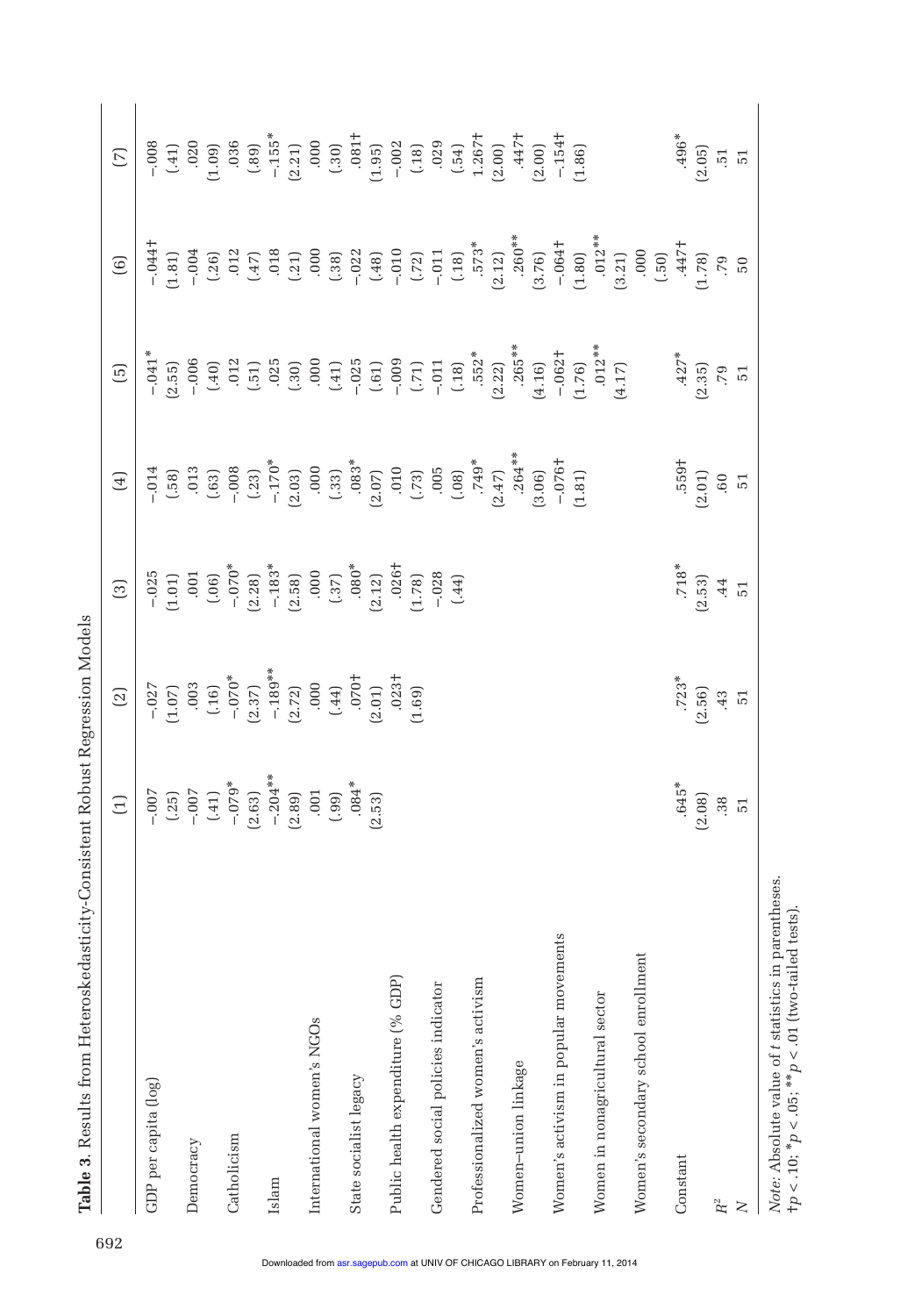with other work showing gender ideologies are influenced by religion (Ahmed 1992) and demonstrating similar effects of religious factors on gendered political outcomes (Kunovich and Paxton 2005; Paxton 1997). Both religions are presumed to have negative effects on gender earnings equality through entrenched cultural norms that encourage women's traditional roles in the economy and discourage women's active participation in labor markets and leadership within organizations.

Model 1 also considers the effect of a state socialist legacy, which has a positive coefficient, statistically significant at the .01 level. These findings support our hypothesis, which posits that countries with institutional legacies of state socialism will have a lower gender income gap, on average. In this context, women's organizations had little autonomy and a formal statesanctioned role, but they promoted women's economic roles in tandem with predominantly male party bureaucrats who viewed women's workforce participation as crucial to achieving party goals. Effects of the state socialist legacy have persisted through the democratic transition period, despite variation in transition experiences and recent experimentation by women's groups in former Eastern-bloc countries with different forms of mobilization.

The remaining control variables in the first model do not have statistically significant results. Democracy and the presence of women's INGOs influence the political and cultural settings in which women's groups mobilize (Paxton 1997; Paxton et al. 2006), but they do not have a statistically meaningful effect with respect to gender income equality. Finally, although the level of economic development has implications for the types of economic opportunities available to women, it is not statistically related to the gender income gap in this initial baseline model.

In Models 2 and 3, to gauge the effect of the welfare state, we introduced the size of social spending measured by public health expenditure (as percent of GDP) and an indicator variable for countries that had enacted all three key social policy programs supporting women's rights as workers and caregiversfamily allowance, maternity benefits, and survivors' benefits. The coefficient for public sector size is positive and statistically significant at the .1 level, which is consistent with prior findings regarding the positive effects of generous social transfers and public sector employment on gender income inequality. In the subsequent model, we introduced the indicator variable for gendered social policies, but it is statistically nonsignificant in the presence of the baseline controls.<sup>10</sup>

In Model 4, we tested three measures for different forms of women's activism in the presence of the baseline model and two welfare state variables: professional women, co-memberships between women's associations and labor unions, and women in popular movements. First, the positive, significant effect of women affiliated with professional associations is consistent with our first hypothesis: professional associations will be more likely to incorporate women's policy demands into their agendas when women participate. This also serves as a proxy indicator for professional women who participate in interest group politics of professionalized women's advocacy. High levels of women's membership in professional organizations suggest that such organizations incorporate and represent women's interests via occupational groups and connections with established institutions; consequently, professional women's membership has a positive effect on the gender income ratio.

The significant effect of co-memberships between women's organizations and labor unions on gender income inequality confirms our hypothesis that women participating in labor unions, as well as ties between unions and women's groups, play decisive roles in reducing the gender earnings gap. These results lend credence to our claim that labor women and their coalitions with women's groups will not only influence labor unions' agendas by promoting women members' concerns, but will also build dense policy networks beyond workplaces, which greatly increase women's groups' access to institutional politics. This mechanism will signifi[cantly imp](http://asr.sagepub.com/)rove gender earnings equality.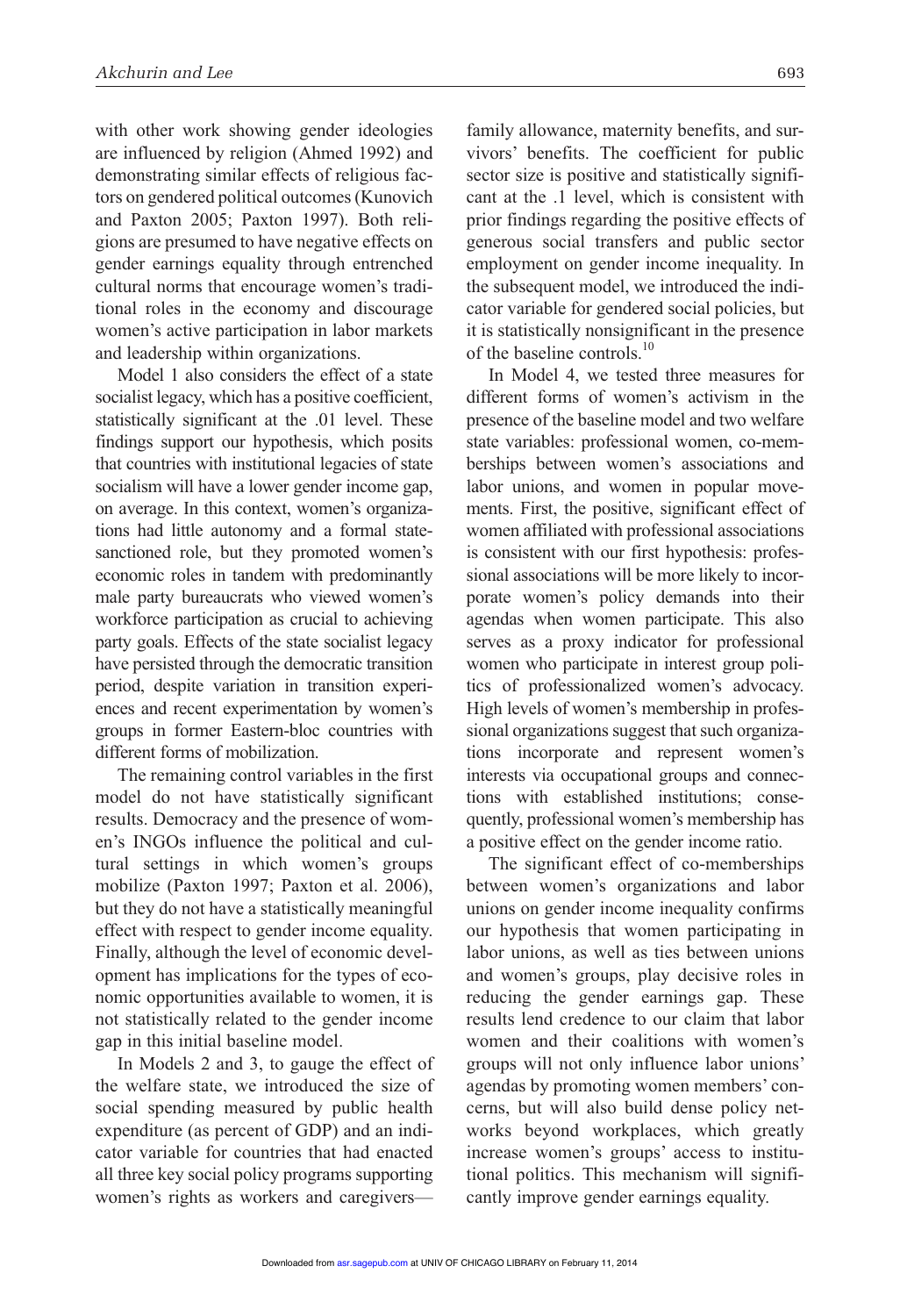In this model, the coefficient of the popular movement measure is negative and significant at the  $.1$  level.<sup>11</sup> Such results indicate that women's movements' linkages with new social movement associations have a negative, but weak, effect on income equality, controlling for other types of women's activism. These results suggest that, given the same level of women–union linkages, women's movements' greater connections with new social movements may not be conducive to gender income equality. This result, if not as impressive as those for the other two types of women's activism, is consistent with our original hypothesis: at the same level of women–union linkages, strong women's activism in new social movements and broader popular movements may mean that women's economic demands are not being adequately channeled into the policy process, and thus are failing to affect gender income equality. In such societies, wage feminists' concerns with equal pay will be less represented in formal partisan or institutional politics, and gender wage gaps will therefore remain wide.<sup>12</sup>

Note that, with the introduction of these three women's activism variables, the public sector size variable is no longer significant. These results support our earlier claim that women's activism not only activates welfare states through their influence via policy networks but also promotes equal pay and opportunities at workplaces. We find that these direct and indirect mechanisms drive welfare state effects to be nonsignificant. Note that introduction of these three forms of women's activism boost the *R*-square from .44 to .60, which is equivalent to a 36 percent increase from the amount explained in Model 3.

To take into account gendered structural changes in the labor market, Model 5 controls for women employed in the nonagricultural sector, which is positive and significant at the .01 level, suggesting that women's higher participation in nonagricultural jobs is associated with better gender earnings equality. With the introduction of women in the nonagricultural sector, all three women's activism variables remain statistically significant and the effect of labor–women ties becomes even stronger. In addition, GDP per capita turns statistically significant and has a negative effect on gender earnings equality, and state socialism legacy becomes nonsignificant. Because women are typically well represented in the nonagricultural sector in countries with a state socialist legacy, it is not surprising that state socialism loses significance. Once the confounding effect of the late-industrial/postindustrial gendered labor market transition is considered, the growth factor captures the effect of labor force transition from the traditional to the modern sector. The significant negative effect of GDP per capita suggests the initial industrialization process is primarily a gendered process that disproportionally boosts men's income, thereby increasing the gender earnings gap. In Model 6, we control for women's secondary school enrollment, but it is not statistically significant and results for the other variables in the model remain largely the same. In summary, our findings reveal that professionalized women's activism and women–union ties contribute to greater earnings equality, whereas women's activism in popular movements has a negative effect, controlling for other forms of mobilization. Women's mobilization in associational fields remains important when controlling for sectoral transformations in the labor market and the role of welfare states.

Model 7 in Table 3 shows IV regression results. We employed a generalized method of moments (GMM) estimator for instrumental variable regression specifying a weighted matrix that is appropriate for heteroskedastic error term and degrees-of-freedom adjustments for small-sample statistics. Overall, results are not markedly different from those of previous models. The variables measuring professional women's associational activity, women's embeddedness in popular movements, and women–union ties are statistically significant at the .1 level. State socialist legacy and Islamic religion are also statistically meaningful controls. Based on the Hausman [endogeneity](http://asr.sagepub.com/) test, $^{13}$  we conclude that endogeneity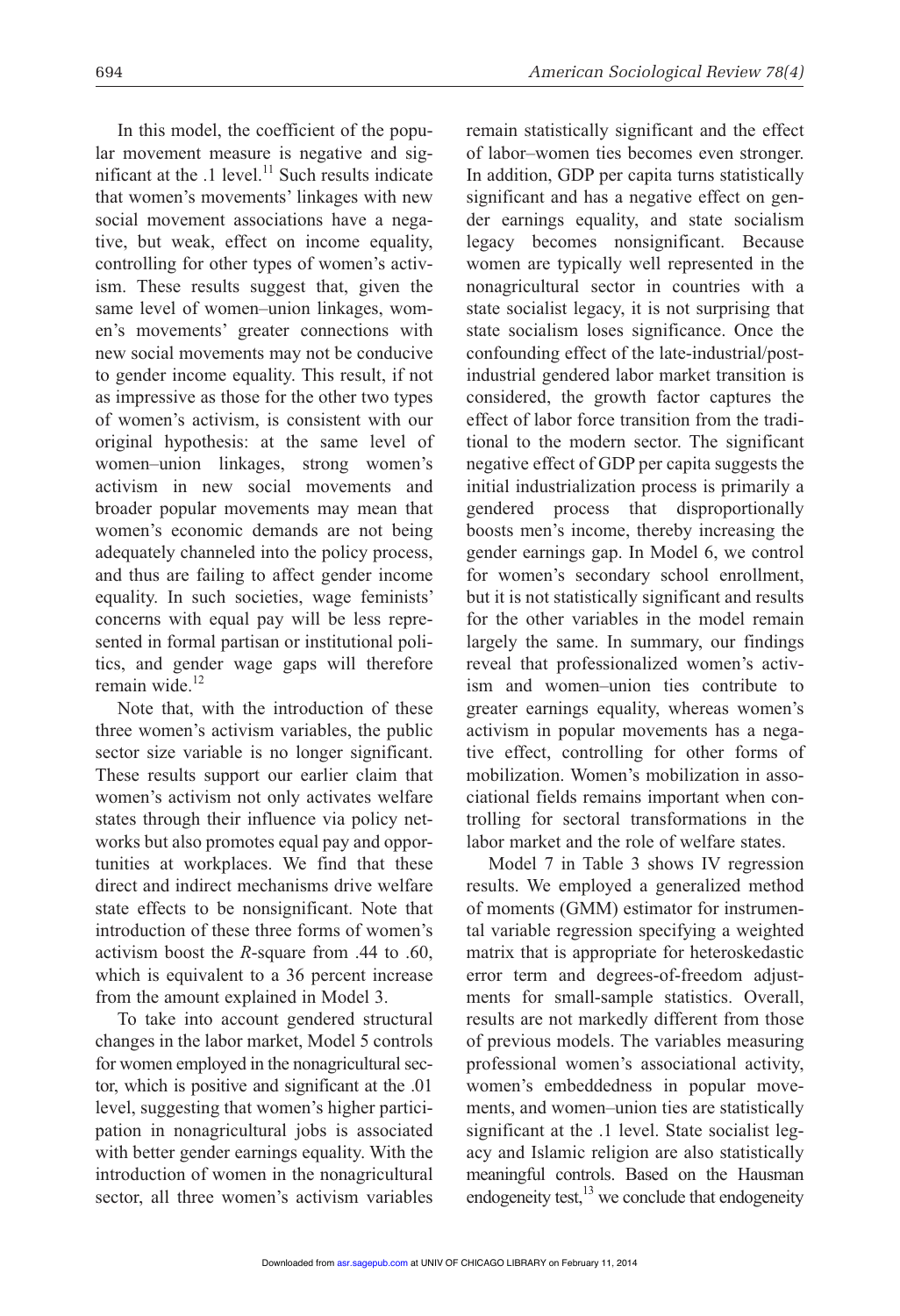does not seriously distort the conventional OLS estimates.

## **CONCLUSIONS**

We proposed that civil society organizations affect women's economic empowerment, emphasizing different organizational repertoires of women's activism and conceptualizing the effect of mobilization in terms of challengers' relative success in altering broad patterns of gender stratification across countries. Building on prior literature on movement outcomes, we investigated how women's organizations' capacities and their inter-organizational ties in associational fields affect earnings equality. Professionalized women's advocacy groups work with professional associations, civil rights groups, and allies within the state to reduce the income gap through legal mobilization and battles for pay equity and equal opportunity rights. Women allied with strong labor unions and leftist political parties attain wage increases through coordinated wage bargaining and bridging gender- and class-based issues, creating cross-organizational policy networks and a new logic of solidarity centering on wageearner women's interests. Women in popular movements, however, tend to be embedded in broad-based networks—such as local neighborhood associations, human rights organizations, and religious groups—that may provide spaces for claims-making without leading to access to the policy channels necessary to directly address income inequality.

Past research shows that collective action is likely to be more effective when movement organizations have diverse leadership and access to inter-organizational networks, enabling them to adapt strategies and tactics to pursue their goals, mobilize resources to respond to political opportunities, and employ disruptive and routinized means when appropriate (Andrews 2001; Ganz 2000; McCammon et al. 2008). Here, we took the insight that inter-organizational ties matter for movement impact and developed it with respect to women's

mobilization for economic empowerment, specifying three ideal-typical configurations of ties and investigating how women's organizations' ties to other kinds of organizations have shaped repertoires of mobilization across countries. In our view, such patterns of ties and organizational repertoires are an important part of the movement infrastructure (Andrews 2001; Zald and McCarthy 1987) affecting movement outcomes.

Based on our cross-national analyses, we found that different forms of embeddedness in associational fields have different implications for movement influence on equality outcomes. On one hand, women activists working on gender pay equity issues can leverage inter-organizational linkages with unions and professional associations to gain access to valuable material and symbolic resources, using their ties to generate support for their cause. For example, overlapping memberships and resource sharing between women's groups and labor unions can critically benefit wage-earner women's activism, creating opportunities to mount a sustained challenge in favor of gender earnings equality. These forms of embeddedness may also give women's associations access to multiple kinds of influence. On the other hand, when women's associations mobilize as part of broader popular movements with many competing agendas, inter-organizational linkages may not lead to greater earnings equality. Linkages among newly emerging organizational populations with high founding rates are more likely to make organizational goals diffuse, waste limited resources, and expose groups to higher rates of failure and eventual disbanding (Aldrich and Ruef 2006; Minkoff 1999). Women's investment of resources in noninstitutionalized social movements may thus not be effective in altering the earnings gap, even though it can be important for other goals.

Our findings generally suggest that embeddedness with access to divergent ways of engaging with formal politics is associated with greater earnings equality between women and men. Women's organizations with access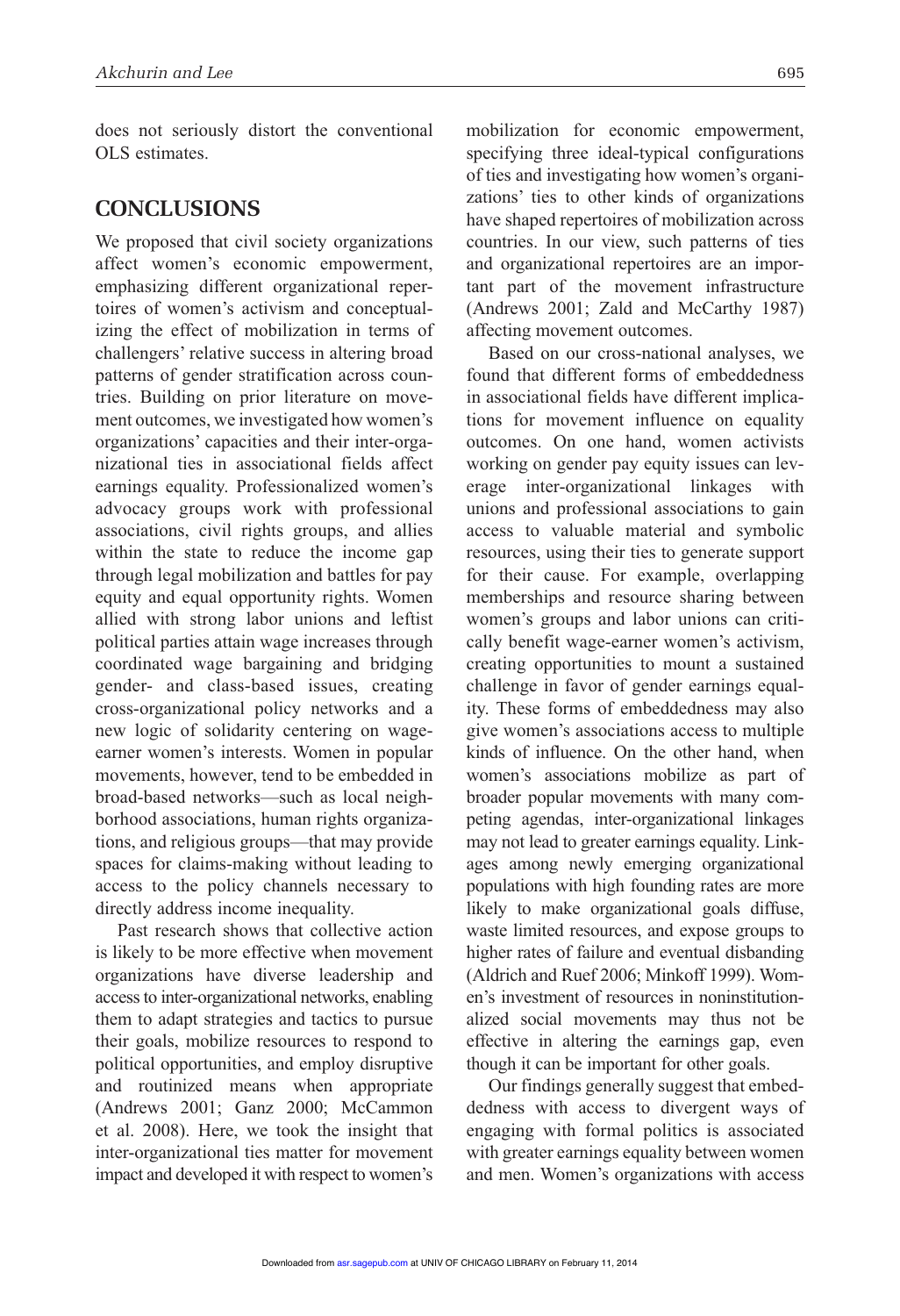to such forms of mobilization, through either direct advocacy or coalition efforts with other organizations such as professional associations and labor unions, are in especially strong positions to promote gender earnings equality. Consequently, it is critical for the success of gender egalitarian economic agendas that women build formal and informal networks via professionalized associations, local unions, union federations, and reformist parties, even though such organizations also have the potential to engage in discriminatory practices or reinforce social closure and gender hierarchies (Katzenstein 1987; Pateman 1988).

While testing these arguments about different repertoires of women's activism, we also considered the independent effects of mobilization relative to other possible explanations, taking into account the role of welfare states in reducing the gender income gap. Regression results confirm the main storyline of the welfare state literature: gendered social policies, transfers, and public sector jobs play significant roles in reducing the gender income gap, even in this larger sample embracing developed and developing countries. However, the fact that the initially significant welfare state size loses its explanatory power once different forms of women's activism are introduced implies that various organizational repertoires of women's activism influence gender income gaps directly and indirectly through welfare states. Our findings suggest that, when a significant association between the institutional characteristics or performance of the state and socioeconomic outcomes is identified, different forms of women's mobilization may be shaping both state policies and their distributional outcomes.

Further research is needed to investigate additional questions at the intersection of scholarship on movement outcomes and inequality. For example, to refine our understanding of how embeddedness in associational fields affects movement outcomes, case studies can explain how inter-organizational ties influence mobilization for women's economic empowerment on the ground and in distinct political contexts, examining the dynamic relationship between disruptive tactics, consciousness raising, and strategies relying on engagement with institutionalized politics. Other studies could analyze the impact of different forms of mobilization over time or on inequality among women. Likewise, conceptualizing embeddedness in associational fields as part of movement infrastructure may be extended to linkages among other kinds of movements. For instance, it is plausible that environmental movements' various forms of embeddedness in associational fields may lead to divergent movement repertoires and outcomes in terms of passage of environmental regulations and policy implementation. We may also ask how immigrant rights or LGBT movements' coalition politics—with labor, professional lobbying groups, and new social movements such as human rights groups—could affect patterns of claims-making and produce more or less favorable outcomes. We believe that pursuing and answering these puzzles along the lines of our theoretical and analytical strategies will enrich social movement scholarship.

By investigating how organizational repertoires influence movement outcomes from a field-based perspective, we attempted to connect social movement scholarship with the study of economic gender inequality. Our emphasis on organizations mobilizing in fields addresses a gap in the outcomes literature, which has a rich body of knowledge on the roles of internal organizational characteristics and political context, but less work that explicitly investigates the significance of movement groups' embeddedness in broader fields of civil society organizations. We not only brought stratification outcomes, a central topic in sociology, to the attention of social movement scholars, but we also highlighted the importance of social movement groups as an organizational category that deserves more attention in studies of inequality.

As the global organization of production and welfare state restructuring processes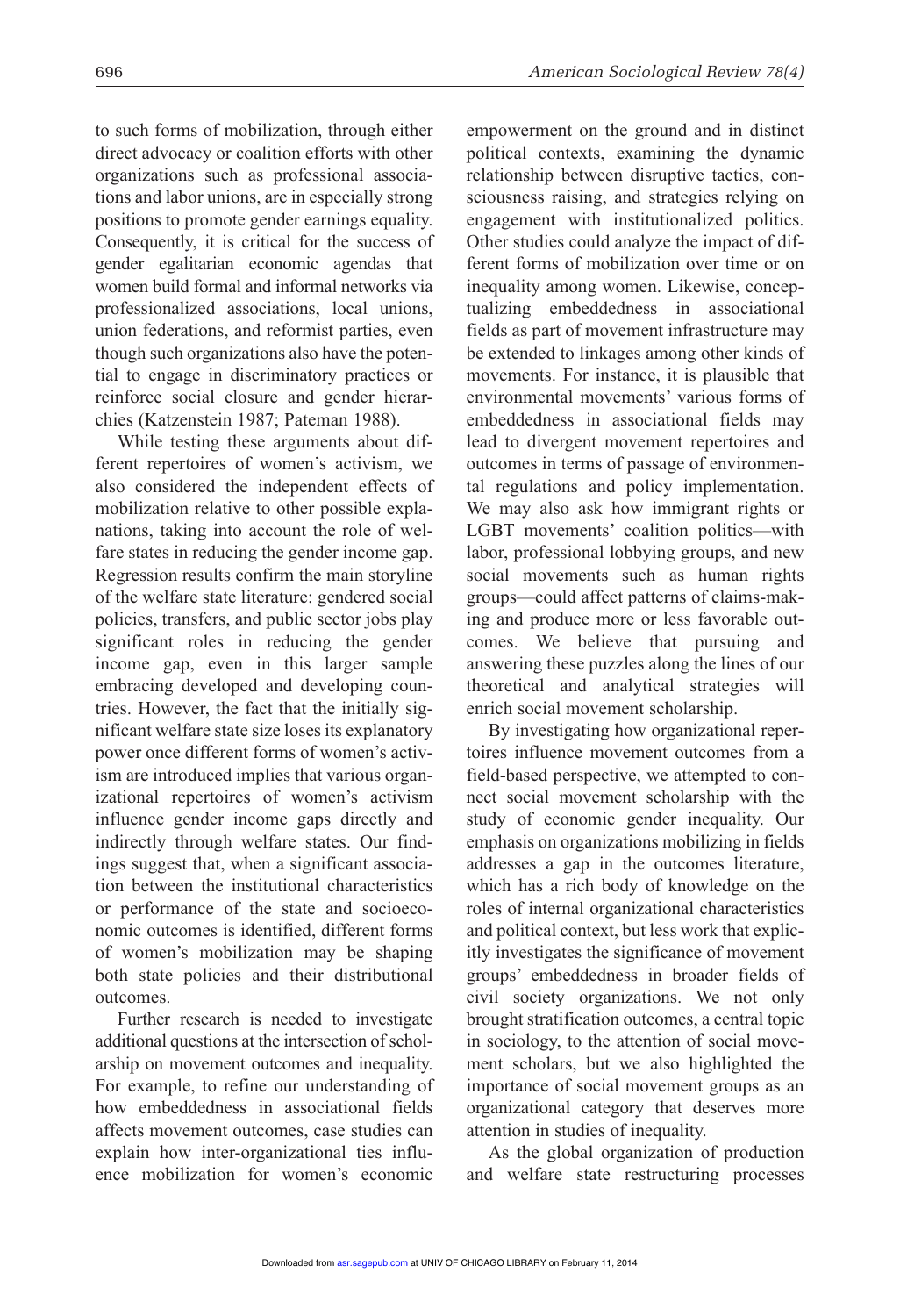shift, movement organizations will continue to adapt their efforts to influence economic gender inequality, perhaps giving rise to new organizational repertoires. Studying how women's mobilization influences income inequality incorporating distributional outcomes into our understanding of movement effects, and political and associational processes into explanations of the gender income gap—will therefore continue to be important.

## **Acknowledgments**

We equally contributed to this article and the order of authorship is alphabetical. We thank the *ASR* editors and our anonymous reviewers for their constructive comments, which helped us to significantly improve the manuscript. We also appreciate the comments given by participants in the cross-national sociology session at the 2011 ASA conference. We thank Christine Min Wotipka and Francisco Ramírez for sharing their data.

## **Funding**

The research was funded by the University of Chicago Social Science Divisional Research Grant Program.

#### **Notes**

- 1. By associational field, we refer to a type of organizational field comprised of civil society organizations that "interact with knowledge of one another under a set of common understandings about the purposes of the field, the relationships in the field . . . and the field's rules" (Fligstein and McAdam 2011:3). Women's organizations operating in distinct associational fields employ different organizational repertoires (Clemens 1993, 1997; McCarthy and Walker 2004), that is, models of mobilization with different key actors, patterns of inter-organizational ties, and ways of making claims. We use *associational fields* instead of *multi-organizational fields* in the rest of the article.
- 2. We use women's membership in professional associations as a proxy measure of professionalized women's activism. We recognize this does not perfectly measure professional women's advocacy, but we believe it is a satisfactory proxy because the presence of women members in professional associations in associational fields is likely highly correlated with this form of associational activity.
- 3. Our data, coding syntax, and statistical commands are available upon request. Following a reviewer's suggestion, we tested GLS random-effects models using multiple observations (three years) of the dependent variables and economic controls (maintaining one wave of political variables including

the women's activism measures), as well as using bootstrapping techniques to see if these estimates were robust across different subsamples. These results are largely identical with results reported here based on OLS with robust HC3 estimators (see Part A of the online supplement [http://asr.sagepub. com/supplemental]).

- 4. As a reviewer pointed out, co-affiliation may not necessarily immediately lead to "strategic alliances" among social movement organizations (Van Dyke and McCammon 2010). However, we contend that shared associational memberships may eventually lead to formal alliances at the organizational leadership level in the long term. For example, bottom-up pressure from local grassroots union activists embedded in community organizations and other social movement associations led the AFL-CIO's top leadership to embrace and seek social movement unionism at the confederation level (Fantasia and Voss 2004).
- 5. Co-membership ties between women's associations and political parties is another potential measure of women's ties with other organizations in associational fields. We tested this measure in the presence of our women's activism measures and baseline controls, but it was not statistically meaningful; we therefore do not present these results in the main text. Results are available upon request.
- 6. We tested alternative independent variables based on membership data (women in professional associations, women in unions, and women in popular movements) and co-membership data (women's organizations and professional associations, women's organizations and unions, co-membership between women's organizations and popular movements) (see Table S4 in the online supplement). Women's union membership and women–union ties have a persistent and stable statistically significant effect; the other measures lose significance due to multicollinearity. We chose to use professionalized women's activism, women–union ties, and co-membership density of women's groups with popular movements because they are the most theoretically relevant and empirically well-functioning with the lowest collinearity. Professionalized women's activism tends to mobilize around its own resources focusing on its own interests and agendas; labor women and women in popular movements typically try to mobilize broader coalition politics in the larger civil society.
- 7. We used 1997 to 2006 average values for this variable due to missing data. Results, however, are largely identical even if reduced 1997 to 1999 data are used.
- 8. We thank Wotipka and Ramirez (2008) for sharing their data, which are an extension of Berkovitch's (1999) data on women's INGOs, based on data from the Union of International Associations.
- 9. To address the concern that Nordic countries dis[proporti](http://asr.sagepub.com/)onately influence our regression results, we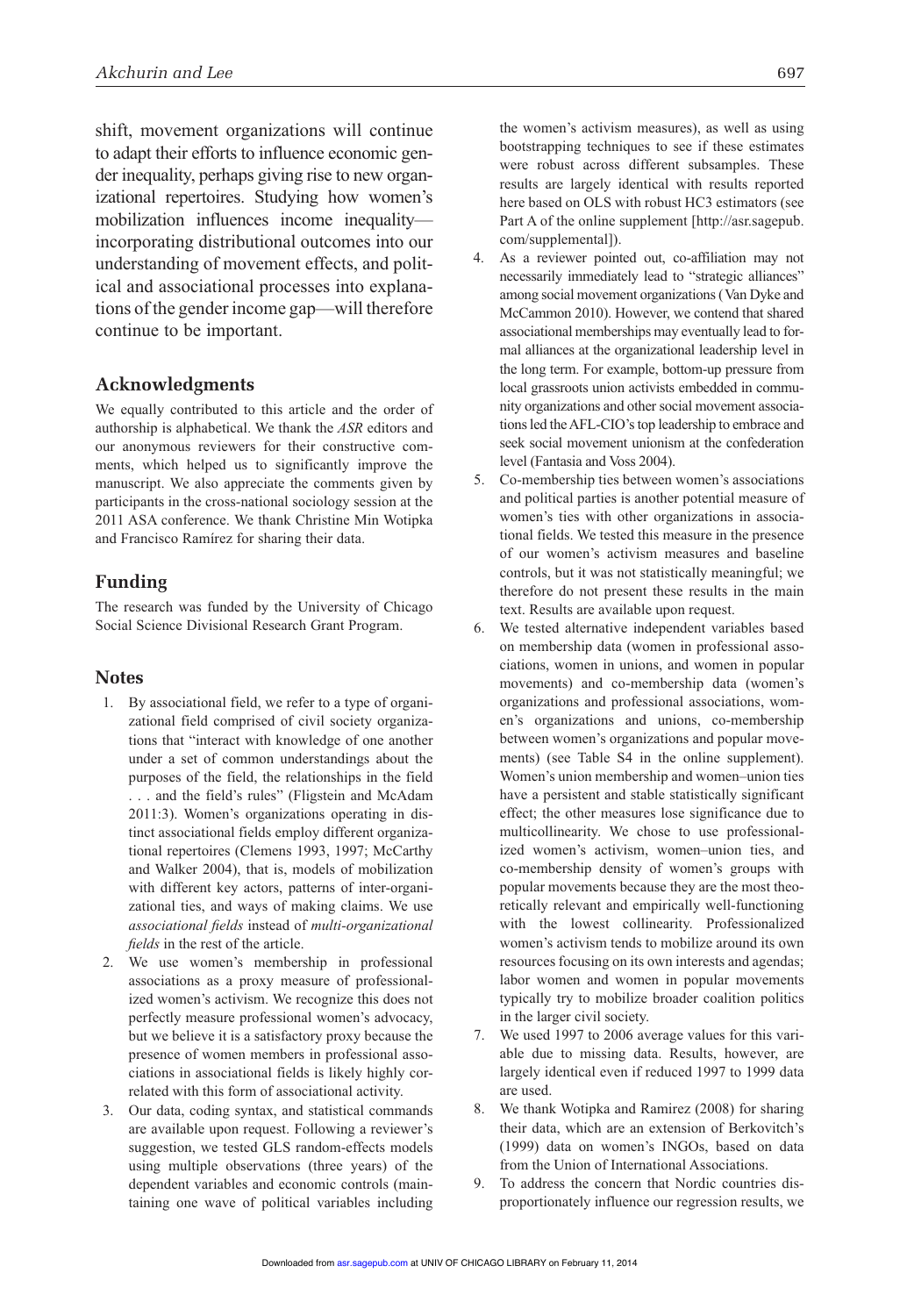tested a model controlling for the potential regional effect using a Nordic dummy. Our women's activism variables remained statistically significant, suggesting that the women–union linkage variable accounts for within-region variations other than the difference between Nordic and non-Nordic countries. Results available upon request.

- 10. Gendered social policy is highly correlated with civil liberty (corr.  $= .6$ ) as well as public sector size  $(corr. = .7)$ .
- 11. The highest variance inflation factor scores for Models 4 and 5 are 4.13 and 4.68 (public health expenditure), but our three measures of women's movements do not have serious multicollinearity problems.
- 12. Part C of the online supplement provides a correlation coefficient table. Part D of the online supplement presents regression diagnostics (Belsley, Kuh, and Welsch 1980) and reports regression results after eliminating two influential outliers (Moldova and Iceland). Results are largely identical to those reported here.
- 13. Wu-Hausman F test is .911 ( *p*-value = .445) and Durbin-Wu-Hausman Chi-sq test is 3.6 (*p*-value = .308), implying that the null hypothesis that regressors are exogenous cannot be rejected.

#### **References**

- Ahmed, Leila. 1992. *Women and Gender in Islam: Historical Roots of a Modern Debate*. New Haven, CT: Yale University Press.
- Alderson, Arthur S. and François Nielsen. 1999. "Income Inequality, Development, and Dependence: A Reconsideration." *American Sociological Review* 64:606– 631.
- Aldrich, Howard E. and Martin Ruef. 2006. *Organizations Evolving*. London: Sage.
- Alvarez, Sonia E. 1990. *Engendering Democracy in Brazil: Women's Movements in Transition Politics*. Princeton, NJ: Princeton University Press.
- Alvarez, Sonia E. 1994. "The (Trans)formation of Feminism(s) and Gender Politics in Democratizing Brazil." Pp. 13–63 in *The Women's Movement in Latin America: Participation and Democracy,* edited by J. S. Jaquette. Boulder, CO: Westview Press.
- Amenta, Edwin. 2006. *When Movements Matter: The Townsend Plan and the Rise of Social Security*. Princeton, NJ: Princeton University Press.
- Amenta, Edwin, Neal Caren, and Sheera Joy Olasky. 2005. "Age for Leisure? Political Mediation and the Impact of the Pension Movement on U.S. Old-Age Policy." *American Sociological Review* 70:516–38.
- Amenta, Edwin and Michael P. Young. 1999. "Making an Impact: Conceptual and Methodological Implications of the Collective Goods Criterion." Pp. 22–41 in *How Social Movements Matter,* edited by M. Giugni, D. McAdam, and C. Tilly. Minneapolis: University of Minnesota Press.
- Andrews, Kenneth T. 2001. "Social Movements and Policy Implementation: The Mississippi Civil Rights Movement and the War on Poverty, 1965 to 1971." *American Sociological Review* 66:71–95.
- Banaszak, Lee Ann. 2010. *The Women's Movement Inside and Outside the State*. Cambridge, UK: Cambridge University Press.
- Bayes, Jane H. and Nayereh Tohidi. 2001. *Globalization, Gender, and Religion: The Politics of Women's Rights in Catholic and Muslim Contexts*. New York: Palgrave.
- Belsley, David A., Edwin Kuh, and Roy E. Welsch. 1980. *Regression Diagnostics: Identifying Influential Data and Sources of Collinearity*. New York: John Wiley & Sons.
- Benner, Mats and Torben Bundgaard Vad. 2000. "Sweden and Denmark: Defending the Welfare State." Pp. 399–466 in *Welfare and Work in the Open Economy.*  Vol. II, *Diverse Responses to Common Challenges,* edited by F. W. Scharpf and V. Schmidt. Oxford: Oxford University Press.
- Bennett, Vivienne. 1995. "Gender, Class, and Water: Women and the Politics of Water Service in Monterrey, Mexico." *Latin American Perspectives* 22:76–99.
- Berkovitch, Nitza. 1999. *From Motherhood to Citizenship: Women's Rights and International Organizations*. Baltimore, MD: Johns Hopkins University Press.
- Blau, Francine D. and Lawrence M. Kahn. 2003. "Understanding International Differences in the Gender Pay Gap." *Journal of Labor Economics* 21:106–144.
- Borgatti, Stephen P. and Martin G. Everett. 1997. "Network Analysis of 2-Mode Data." *Social Networks* 19:243–69.
- Bosi, Lorenzo and Katrin Uba. 2009. "The Outcomes of Social Movements." *Mobilization* 14:409–415.
- Brainerd, Elizabeth. 2000. "Women in Transition: Changes in Gender Wage Differentials in Eastern Europe and the Former Soviet Union." *Industrial and Labor Relations Review* 54:138–62.
- Breiger, Ronald L. 1974. "The Duality of Persons and Groups." *Social Forces* 53:181–90.
- Budig, Michelle J. and Paula England. 2001. "The Wage Penalty for Motherhood." *American Sociological Review* 66:204–225.
- Burstein, Paul. 1991. "Legal Mobilization as a Social Movement Tactic: The Struggle for Equal Employment Opportunity." *American Journal of Sociology* 96:1201–1225.
- Campo, Esther del. 2005. "Women and Politics in Latin America: Perspectives and Limits of the Institutional Aspects of Women's Political Representation." *Social Forces* 83:1697–1725.
- Charles, Maria and David B. Grusky. 2004. *Occupational Ghettos: The Worldwide Segregation of Women and Men*. Stanford, CA: Stanford University Press.
- Cichowski, Rachel A. 2007. *The European Court and Civil Society: Litigation, Mobilization and Gover[nance](http://asr.sagepub.com/)*. Cambridge, UK: Cambridge University Press.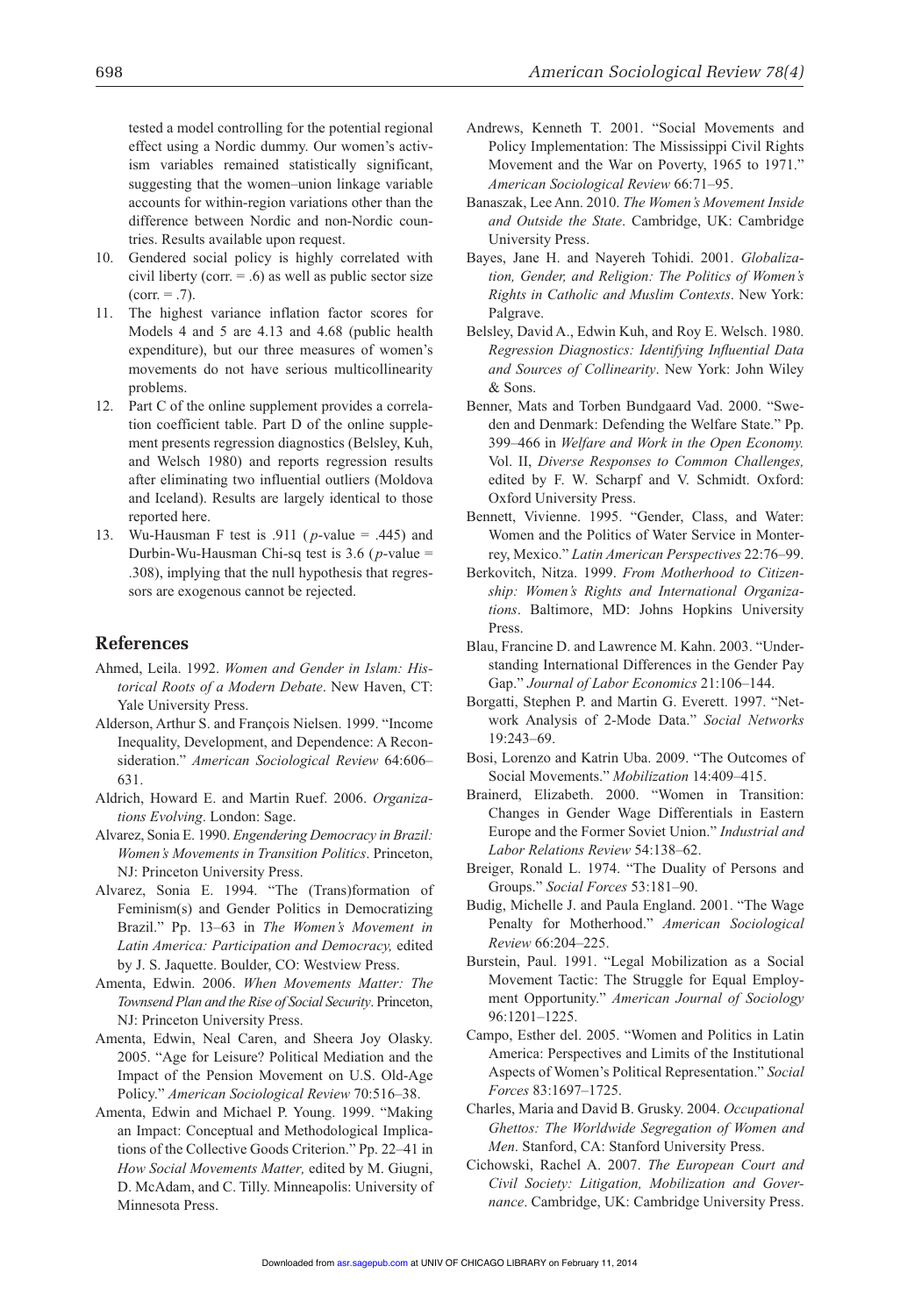- Clemens, Elisabeth S. 1993. "Organizational Repertoires and Institutional Change: Women's Groups and the Transformation of U.S. Politics, 1890–1920." *American Journal of Sociology* 98:755–98.
- Clemens, Elisabeth S. 1997. *The People's Lobby: Organizational Innovation and the Rise of Interest Group Politics in the United States, 1890–1925*. Chicago: University of Chicago Press.
- Cohen, Philip N. and Matt L. Huffman. 2003. "Occupational Segregation and the Devaluation of Women's Work across U.S. Labor Markets." *Social Forces* 81:881–908.
- Colgan, Fiona and Sue Ledwith. 2002. "Gender, Diversity, and Mobilisation in UK Trade Unions." Pp. 154–85 in *Gender, Diversity and Trade Unions: International Perspectives,* edited by F. Colgan and S. Ledwith. New York: Routledge.
- Curtin, Jennifer. 1999. *Women and Trade Unions: A Comparative Perspective*. Brookfield, VT: Ashgate.
- Curtis, Russell L., Jr. and Louis A. Zurcher Jr. 1973. "Stable Resources of Protest Movements: The Multi-Organizational Field." *Social Forces* 52:53–61.
- Dahlerup, Drude and Brita Gulli. 1985. "Women's Organizations in the Nordic Countries: Lack of Force or Counterforce?" Pp. 6–36 in *Unfinished Democracy: Women in Nordic Politics,* edited by E. Haavio-Mannila, D. Dahlerup, and M. Eduards Oxford: Pergamon Press.
- Edwards, Bob and John D. McCarthy. 2004. "Resources and Social Movement Mobilization." Pp. 116–52 in *The Blackwell Companion to Social Movements,* edited by E. Haavio-Mannila, D. Dahlerup, M. Eduards, E. Gudmundsdottir, B. Halsaa, H. M. Hernes, E. Hänninen-Salmeljri, B. Sigmundsdóttir, S. Sinkonnen, and T. Skard. Malden, MA: Blackwell.
- Einhorn, Barbara. 1993. *Cinderella Goes to Market: Citizenship, Gender, and Women's Movements in East Central Europe*. London: Verso.
- England, Paula. 1992. *Comparable Worth: Theories and Evidence*. New York: Aldine de Gruyter.
- Esping-Andersen, Gosta. 1990. *The Three Worlds of Welfare Capitalism*. Princeton, NJ: Princeton University Press.
- Esping-Andersen, Gosta. 1999. *Social Foundations of Postindustrial Economies*. Oxford: Oxford University Press.
- Esping-Andersen, Gosta. 2009. *The Incomplete Revolution: Adapting to Women's New Roles*. Cambridge: Polity Press.
- Fantasia, Rick and Kim Voss. 2004. *Hard Work: Remaking the American Labor Movement*. Berkeley: University of California Press.
- Faust, Katherine. 1997. "Centrality in Affiliation Networks." *Social Networks* 19:157–91.
- Feijoo, Maria del Carmen. 1998. "Democratic Participation and Women in Argentina." Pp. 29–46 in *Women and Democracy: Latin America and Central and Eastern Europe,* edited by J. S. Jaquette and S. L. Wolchik. Baltimore, MD: Johns Hopkins University Press.
- Ferree, Myra Marx and Aili Mari Tripp. 2006. *Global Feminism: Transnational Women's Activism, Organizing, and Human Rights*. New York: New York University Press.
- Fligstein, Neil and Doug McAdam. 2011. "Toward a General Theory of Strategic Action Fields." *Sociological Theory* 29:1–26.
- Fonow, Mary Margaret. 2003. *Union Women: Forging Feminism in the United Steelworkers of America*. Minneapolis: University of Minnesota Press.
- Freedom House. 1999. "Freedom in the World 1999." Washington, DC: Freedom House.
- Freedom House. 2000. "Freedom in the World 2000." Washington, DC: Freedom House.
- Freedom House. 2001. "Freedom in the World 2001." Washington, DC: Freedom House.
- Ganz, Marshall. 2000. "Resources and Resourcefulness: Strategic Capacity in the Unionization of California Agriculture: 1959–1966." *American Journal of Sociology* 105:1003–1062.
- Giugni, Marco G. 2004. "Personal and Biographical Consequences." Pp. 489–507 in *The Blackwell Companion to Social Movements,* edited by D. A. Snow, S. A. Soule, and H. Kriesi. Malden, MA: Blackwell.
- Hausmann, Ricardo, Laura D. Tyson, and Saadia Zahidi. 2010. *The Global Gender Gap Report*. Geneva, Switzerland: World Economic Forum.
- Hobson, Barbara. 1993. "Feminist Strategies and Gendered Discourses in Welfare States: Married Women's Right to Work in the United States and Sweden." Pp. 396–430 in *Mothers of a New World,* edited by S. Koven and S. Michel. New York: Routledge.
- Huber, Evelyne and John D. Stephens. 2001. *Development and Crisis of the Welfare State: Parties and Policies in Global Markets*. Chicago: University of Chicago Press.
- Hunt, Gerald. 2002. "Organised Labour, Sexual Diversity, and Union Activism in Canada." Pp. 257–74 in *Gender, Diversity and Trade Unions: International Perspectives,* edited by F. Colgan and S. Ledwith. New York: Routledge.
- International Labor Organization. 2010. *World Social Security Report 2010/11: Providing Coverage in Times of Crisis and Beyond*. Geneva: International Labour Office.
- Jaquette, Jane, ed. 1994. *The Women's Movement in Latin America: Participation and Democracy*. Boulder, CO: Westview Press.
- Karlsson, Gunnel. 1998. "Social Democratic Women's Coup in the Swedish Parliament." Pp. 44–69 in *Is There a Nordic Feminism? Nordic Feminist Thought on Culture and Society,* edited by D. v. d. Fehr, A. G. Jónasdóttir, and B. Rosenbeck. London: UCL Press.
- Katzenstein, Mary F. 1987. "Comparing the Feminist Movements of the U.S. and Western Europe: An Overview." Pp. 3–22 in *The Women's Movements of the United States and Western Europe: Consciousness, Political Opportunity, and Public Policy,* edited by M. Katzenstein and C. McClurg Mueller. Philadel[phia: Tem](http://asr.sagepub.com/)ple University Press.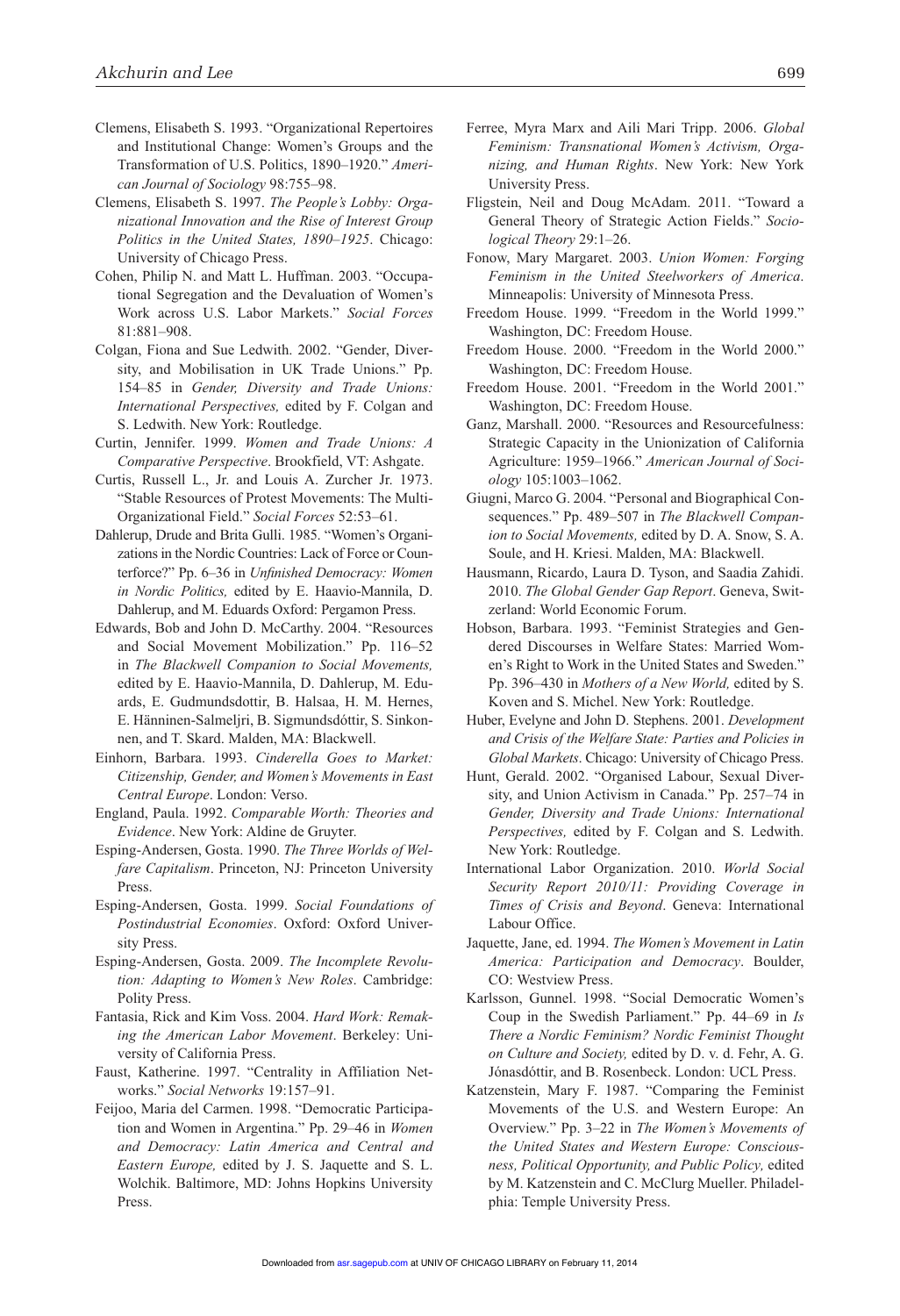- Kenworthy, Lane and Melissa Malami. 1999. "Gender Inequality in Political Representation: A Worldwide Comparative Analysis." *Social Forces* 78:235–68.
- King, Brayden, Marie Cornwall, and Eric Dahlin. 2005. "Winning Women Suffrage One Step at a Time: Social Movements and the Logic of the Legislative Process." *Social Forces* 83:1211–34.
- King, Brayden and Nicholas Pearce. 2010. "The Contentiousness of Markets: Politics, Social Movements, and Institutional Change in Markets." *Annual Review of Sociology* 36:249–67.
- Klandermans, Bert. 1992. "The Social Construction of Protest and Multiorganizational Fields." Pp. 77–103 in *Frontiers in Social Movement Theory,* edited by A. D. Morris and C. M. Mueller. New Haven, CT: Yale University Press.
- Korpi, Walter. 2000. "Faces of Inequality: Gender, Class, and Patterns of Inequalities in Different Types of Welfare States." *Social Politics: International Studies in Gender, State & Society* 7:127–91.
- Krizkova, Alena, Andrew M. Penner, and Trond Petersen. 2010. "The Legacy of Equality and the Weakness of Law: Within-Job Gender Wage Inequality in the Czech Republic." *European Sociological Review* 26:83–95.
- Kunovich, Sheri and Pamela Paxton. 2005. "Pathways to Power: The Role of Political Parties in Women's National Political Representation." *American Journal of Sociology* 111:505–552.
- Kuznets, Simon. 1955. "Economic Growth and Income Inequality." *American Economic Review* 45:1–28.
- Lapidus, Gail Warshofsky. 1982. *Women, Work, and Family in the Soviet Union*. Armonk, NY: M.E. Sharpe.
- Long, J. Scott and Laurie H. Ervin. 2000. "Using Heteroscedasticity Consistent Standard Errors in the Linear Regression Model." *American Statistician* 54:217–24.
- Mandel, Hadas and Moshe Semyonov. 2005. "Family Policies, Wage Structures, and Gender Gaps: Sources of Earnings Inequality in 20 Countries." *American Sociological Review* 70:949–67.
- Mazur, Amy. 2001. *State Feminism, Women's Movements, and Job Training*. New York: Routledge.
- McCammon, Holly J., Karen Campbell, Ellen Granberg, and Christine Mowery. 2001. "How Movements Win: Gendered Opportunity Structures and U.S. Women's Suffrage Movements, 1866 to 1919." *American Sociological Review* 66:49–70.
- McCammon, Holly J., Soma Chaudhuri, Lyndi Hewitt, Courtney Sanders Muse, Harmony Newman, Carrie Lee Smith, and Teresa Terrell. 2008. "Becoming Full Citizens: The U.S. Women's Jury Rights Campaigns, the Pace of Reform, and Strategic Adaptation." *American Journal of Sociology* 113:1104–1147.
- McCann, Michael W. 1994. *Rights at Work: Pay Equity Reform and the Politics of Legal Mobilization*. Chicago: University of Chicago Press.
- McCarthy, John D. and Edward T. Walker. 2004. "Alternative Organizational Repertoires of Poor People's

Social Movement Organizations." *Nonprofit and Voluntary Sector Quarterly* 33:97S–119S.

- McCarthy, John D. and Mayer Zald. 1987. *Social Movements in an Organizational Society*. New Brunswick, NJ: Transaction Books.
- Meyer, Mary K. and Elisabeth Prugl. 1999. *Gender Politics in Global Governance*. Lanham, MD: Rowman & Littlefield.
- Milkman, Ruth. 1985. "Women Workers, Feminism, and the Labor Movement since the 1960s." Pp. 300–322 in *Women, Work, and Protest: A Century of U.S. Women's Labor History,* edited by R. Milkman. Boston: Routledge.
- Minkoff, Debra C. 1999. "Bending with the Wind: Strategic Change and Adaptation by Women's and Racial Minority Organizations." *American Journal of Sociology* 104:1666–1703.
- Minkoff, Debra C. and John D. McCarthy. 2005. "Reinvigorating the Study of Organizational Processes in Social Movements." *Mobilization* 10:289–308.
- Molyneux, Maxine. 1985. "Mobilization without Emancipation? Women's Interests, the State, and Revolution in Nicaragua." *Feminist Studies* 11:227–54.
- O'Connor, Karen. 1980. *Women's Organizations' Use of the Courts*. Lexington, MA: Lexington Books.
- Orloff, Ann Shola. 1993. "Gender and the Social Rights of Citizenship: The Comparative Analysis of Gender Relations and Welfare States." *American Sociological Review* 58:303–328.
- Pascall, Gillian and Nick Manning. 2000. "Gender and Social Policy: Comparing Welfare States in Central and Eastern Europe and the Former Soviet Union." *Journal of European Social Policy* 10:240–66.
- Pateman, Carole. 1988. *The Sexual Contract*. Stanford, CA: Stanford University Press.
- Paxton, Pamela. 1997. "Women in National Legislatures: A Cross-National Analysis." *Social Science Research* 26:442–64.
- Paxton, Pamela, Melanie M. Hughes, and Jennifer L. Green. 2006. "The International Women's Movement and Women's Political Representation, 1893–2003." *American Sociological Review* 71:898–920.
- Petersen, Trond and Laurie A. Morgan. 1995. "Separate and Unequal: Occupation-Establishment Sex Segregation and the Gender Wage Gap." *American Journal of Sociology* 101:329–65.
- Piven, Frances Fox and Richard A. Cloward. 1977. *Poor People's Movements: Why They Succeed, How They Fail*. New York: Vintage Books.
- Ramirez, Francisco O., Yasemin Soysal, and Suzanne Shanahan. 1997. "The Changing Logic of Political Citizenship: Cross-National Acquisition of Women's Suffrage Rights, 1890 to 1990." *American Sociological Review* 62:735–45.
- Ratner, Ronnie Steinberg. 1980. "Equal Employment for Women." Pp. 419–40 in *Equal Employment Policy for Women: Strategies for Implementation in the United States, Canada, and Western Europe,* edited by R. S. [Ratner. Ph](http://asr.sagepub.com/)iladelphia: Temple University Press.